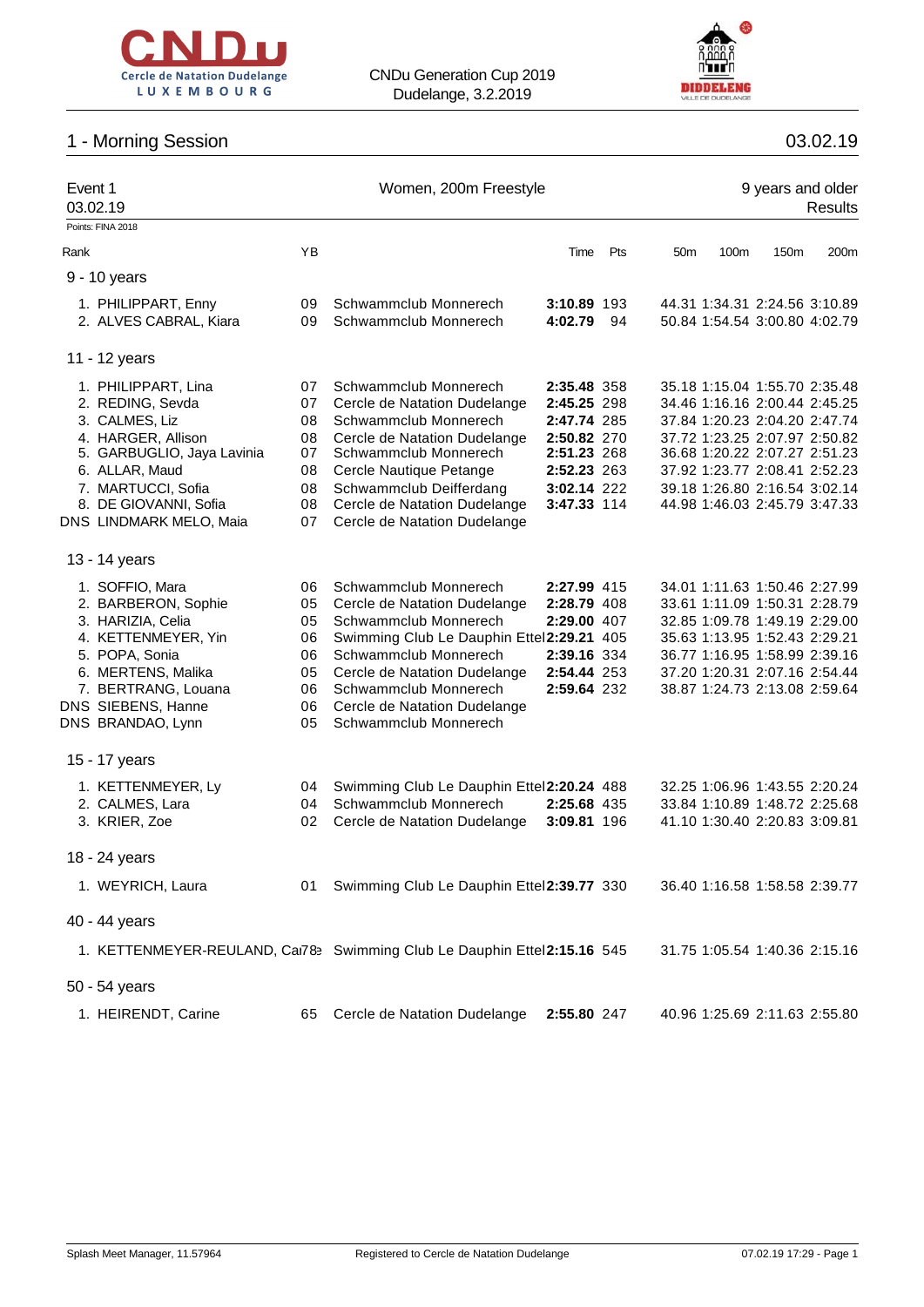



| Event 2<br>03.02.19 |                                                                                                                                             |                                        | Men, 200m Freestyle                                                                                                                                                                                |                               |                                                                |                                        |                                                                                                                                                                   | 9 years and older                                  | <b>Results</b>                                                 |
|---------------------|---------------------------------------------------------------------------------------------------------------------------------------------|----------------------------------------|----------------------------------------------------------------------------------------------------------------------------------------------------------------------------------------------------|-------------------------------|----------------------------------------------------------------|----------------------------------------|-------------------------------------------------------------------------------------------------------------------------------------------------------------------|----------------------------------------------------|----------------------------------------------------------------|
|                     | Points: FINA 2018                                                                                                                           |                                        |                                                                                                                                                                                                    |                               |                                                                |                                        |                                                                                                                                                                   |                                                    |                                                                |
| Rank                |                                                                                                                                             | YB                                     |                                                                                                                                                                                                    | Time                          | Pts                                                            | 50m                                    | 100m                                                                                                                                                              | 150 <sub>m</sub>                                   | 200m                                                           |
|                     | 9 - 10 years                                                                                                                                |                                        |                                                                                                                                                                                                    |                               |                                                                |                                        |                                                                                                                                                                   |                                                    |                                                                |
|                     | 1. BORDAS, Anatole<br>2. VALENTINI, Stefano<br>3. CARNEIRO, Vasco<br>4. ZAUSA, Giulio<br>5. FABER, Max                                      | 09<br>09<br>10<br>09<br>09<br>09       | Schwammclub Monnerech<br>Schwammclub Monnerech<br>Schwammclub Monnerech<br>Schwammclub Monnerech<br>Schwammclub Monnerech<br>Schwammclub Monnerech                                                 | 4:00.32<br>4:14.32<br>4:35.36 | 3:18.83 124<br>3:21.30 120<br>3:24.57 114<br>- 70<br>59<br>46  |                                        | 42.93 1:35.77 2:30.06 3:18.83<br>41.63 1:34.09 2:22.65 3:21.30<br>42.89 1:37.63 2:32.32 3:24.57<br>51.66 1:56.45 3:00.74 4:00.32<br>56.11 2:03.86 3:09.10 4:14.32 |                                                    |                                                                |
|                     | 6. RUIZ AGUILAR, Francisco                                                                                                                  |                                        |                                                                                                                                                                                                    |                               |                                                                |                                        | 55.25 2:08.82 3:23.41 4:35.36                                                                                                                                     |                                                    |                                                                |
|                     | 11 - 12 years                                                                                                                               |                                        |                                                                                                                                                                                                    |                               |                                                                |                                        |                                                                                                                                                                   |                                                    |                                                                |
|                     | 1. CHAUSSARD, Albert<br>2. PUETZ, Jonah<br>3. SOUSA DA COSTA, Bryan<br>4. GONCALVES, Patrick<br>5. BRANDAO, Lyam                            | 07<br>07<br>07<br>08<br>08             | Cercle de Natation Dudelange<br>Swimming Club Le Dauphin Ettel3:06.97 150<br><b>Barracuda Esch Natation</b><br><b>Barracuda Esch Natation</b><br>Schwammclub Monnerech                             | 3:37.47<br>4:37.12            | 2:33.36 272<br>3:24.88 114<br>95<br>46                         |                                        | 34.33 1:13.18 1:53.84 2:33.36<br>40.73 1:30.00 2:20.12 3:06.97<br>41.90 1:34.64 2:30.49 3:24.88<br>47.25 1:44.28 2:39.90 3:37.47<br>54.06 2:03.52 3:21.49 4:37.12 |                                                    |                                                                |
|                     | 13 - 14 years                                                                                                                               |                                        |                                                                                                                                                                                                    |                               |                                                                |                                        |                                                                                                                                                                   |                                                    |                                                                |
|                     | 1. KIRCH, Paul<br>2. CALMES, Nicolas<br>3. WESTER, Ben<br>4. OLINGER, Liam                                                                  | 05<br>06<br>06<br>05                   | Cercle de Natation Dudelange<br>Schwammclub Monnerech<br>Cercle de Natation Dudelange<br>Schwammclub Monnerech                                                                                     |                               | 2:20.77 351<br>2:21.23 348<br>2:26.26 313<br>2:28.78 297       |                                        | 31.67 1:06.93 1:44.11 2:20.77<br>32.22 1:07.46 1:44.00 2:21.23<br>33.31 1:10.34 1:48.33 2:26.26<br>32.87 1:11.05 1:50.74 2:28.78                                  |                                                    |                                                                |
|                     | 18 - 24 years                                                                                                                               |                                        |                                                                                                                                                                                                    |                               |                                                                |                                        |                                                                                                                                                                   |                                                    |                                                                |
|                     | 1. FERAGOTTO, Noe                                                                                                                           | 01                                     | Swimming Club Le Dauphin Ettel2:29.59 293                                                                                                                                                          |                               |                                                                |                                        | 32.01 1:10.07 1:50.29 2:29.59                                                                                                                                     |                                                    |                                                                |
|                     | 55 - 59 years                                                                                                                               |                                        |                                                                                                                                                                                                    |                               |                                                                |                                        |                                                                                                                                                                   |                                                    |                                                                |
|                     | 1. ANDRONICO, Salvo<br>2. CHALMER-RASMUSSEN, Olaf 64                                                                                        | 62                                     | Swimming Luxembourg<br>Cercle de Natation Dudelange                                                                                                                                                |                               | 2:32.77 275<br>2:58.49 172                                     |                                        | 36.06 1:15.21 1:55.04 2:32.77<br>40.80 1:25.15 2:12.13 2:58.49                                                                                                    |                                                    |                                                                |
|                     | EXH OUMINA, Reda<br>EXH OUMINA, Ziad                                                                                                        | 08<br>06                               | <b>Barracuda Esch Natation</b><br><b>Barracuda Esch Natation</b>                                                                                                                                   | 3:35.35                       | 3:15.22 131<br>98                                              |                                        | 41.44 1:31.96 2:24.29 3:15.22<br>43.03 1:37.62 2:39.73 3:35.35                                                                                                    |                                                    |                                                                |
| Event 3<br>03.02.19 |                                                                                                                                             |                                        | Women, 100m Butterfly                                                                                                                                                                              |                               |                                                                |                                        |                                                                                                                                                                   | 9 years and older                                  | <b>Results</b>                                                 |
|                     | Points: FINA 2018                                                                                                                           |                                        |                                                                                                                                                                                                    |                               |                                                                |                                        |                                                                                                                                                                   |                                                    |                                                                |
| Rank                | 11 - 12 years                                                                                                                               | ΥB                                     |                                                                                                                                                                                                    |                               | Time                                                           | Pts                                    |                                                                                                                                                                   | 50 <sub>m</sub>                                    | 100m                                                           |
| 4.<br>5.            | 1. REINESCH, Leeloo<br>2. PHILIPPART, Lina<br>3. THILL, Gina<br>CALMES, Liz<br>REDING, Sevda<br>6. ALBERS, Emely<br>DNS LINDMARK MELO, Maia | 07<br>07<br>07<br>08<br>07<br>08<br>07 | Schwammclub Monnerech<br>Schwammclub Monnerech<br>Schwammclub Monnerech<br>Schwammclub Monnerech<br>Cercle de Natation Dudelange<br>Swimming Club Le Dauphin Ettel<br>Cercle de Natation Dudelange |                               | 1:16.16<br>1:22.45<br>1:22.53<br>1:29.69<br>1:30.77<br>1:43.89 | 368<br>290<br>289<br>225<br>217<br>145 |                                                                                                                                                                   | 35.22<br>37.17<br>37.67<br>41.91<br>40.09<br>46.23 | 1:16.16<br>1:22.45<br>1:22.53<br>1:29.69<br>1:30.77<br>1:43.89 |
|                     | 13 - 14 years                                                                                                                               |                                        |                                                                                                                                                                                                    |                               |                                                                |                                        |                                                                                                                                                                   |                                                    |                                                                |
|                     | 1. BARBERON, Sophie<br>DNS SIEBENS, Hanne                                                                                                   | 05<br>06                               | Cercle de Natation Dudelange<br>Cercle de Natation Dudelange                                                                                                                                       |                               | 1:18.35                                                        | 338                                    |                                                                                                                                                                   | 35.54                                              | 1:18.35                                                        |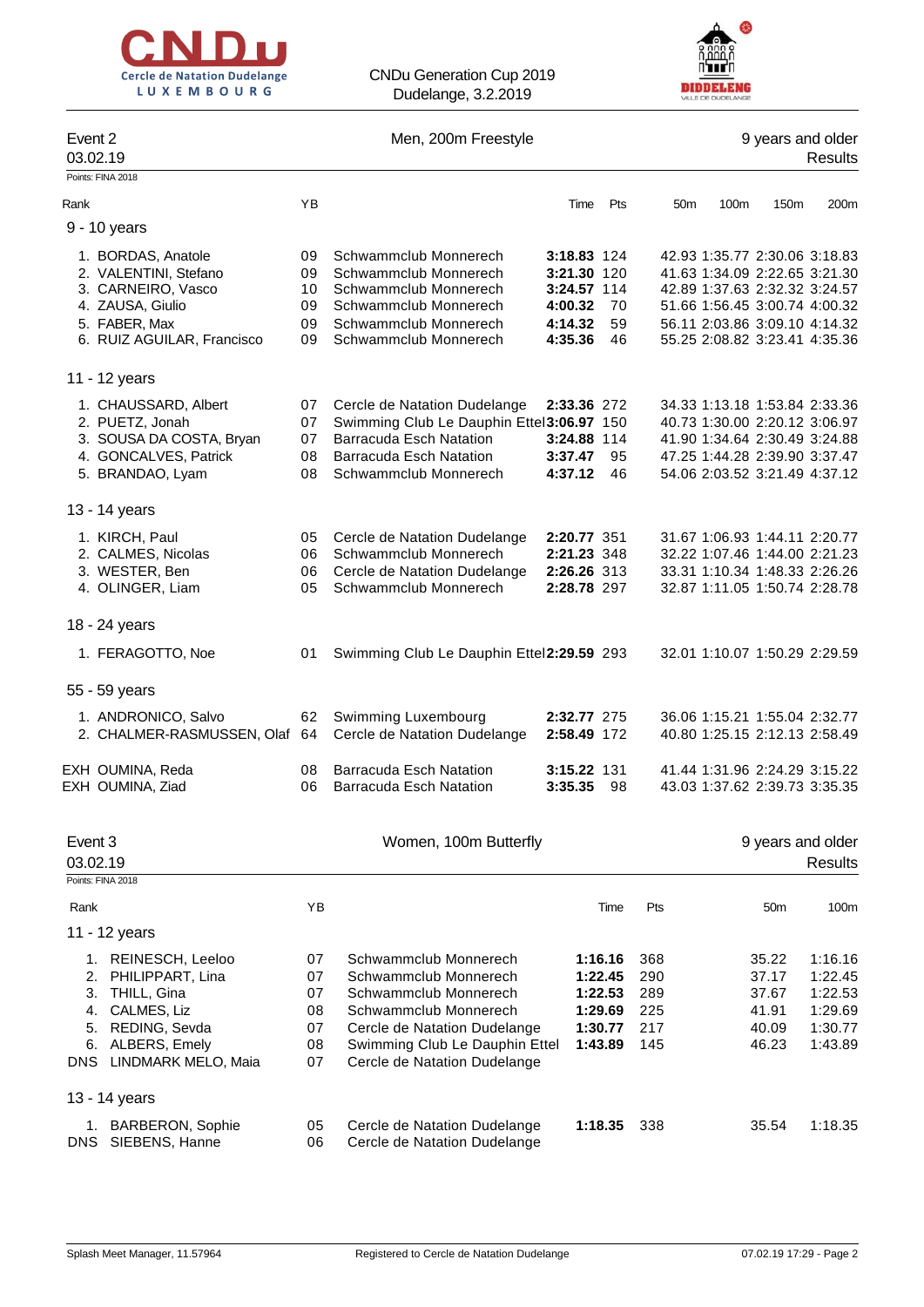



#### Event 3, Women, 100m Butterfly

|                                          | 15 - 17 years                                                                                                                                                                                                                                                                  |                |                                              |                                                                                                                                                                                                                                   |                               |                   |                                                                      |                                                      |                               |
|------------------------------------------|--------------------------------------------------------------------------------------------------------------------------------------------------------------------------------------------------------------------------------------------------------------------------------|----------------|----------------------------------------------|-----------------------------------------------------------------------------------------------------------------------------------------------------------------------------------------------------------------------------------|-------------------------------|-------------------|----------------------------------------------------------------------|------------------------------------------------------|-------------------------------|
|                                          | 1. KETTENMEYER, Ly<br>2. WINKEL, Nadine                                                                                                                                                                                                                                        | 04<br>04       |                                              | Swimming Club Le Dauphin Ettel<br>Schwammclub Deifferdang                                                                                                                                                                         | 1:12.47<br>1:35.65            | 427<br>186        |                                                                      | 33.38<br>42.81                                       | 1:12.47<br>1:35.65            |
|                                          | 50 - 54 years                                                                                                                                                                                                                                                                  |                |                                              |                                                                                                                                                                                                                                   |                               |                   |                                                                      |                                                      |                               |
|                                          | 1. BOLY, Anne                                                                                                                                                                                                                                                                  | 66             |                                              | Cercle de Natation Dudelange                                                                                                                                                                                                      | 1:47.37                       | 131               |                                                                      | 48.36                                                | 1:47.37                       |
| Event 4<br>03.02.19                      |                                                                                                                                                                                                                                                                                |                |                                              | Men, 100m Butterfly                                                                                                                                                                                                               |                               |                   |                                                                      |                                                      | 9 years and older<br>Results  |
| Points: FINA 2018                        |                                                                                                                                                                                                                                                                                |                |                                              |                                                                                                                                                                                                                                   |                               |                   |                                                                      |                                                      |                               |
| Rank                                     |                                                                                                                                                                                                                                                                                | YB             |                                              |                                                                                                                                                                                                                                   | Time                          | Pts               |                                                                      | 50 <sub>m</sub>                                      | 100m                          |
|                                          | 13 - 14 years                                                                                                                                                                                                                                                                  |                |                                              |                                                                                                                                                                                                                                   |                               |                   |                                                                      |                                                      |                               |
|                                          | 1. CALMES, Nicolas<br>2. WESTER, Ben<br>3. BOZONCA, Gabriel                                                                                                                                                                                                                    | 06<br>06<br>06 |                                              | Schwammclub Monnerech<br>Cercle de Natation Dudelange<br>Schwammclub Deifferdang                                                                                                                                                  | 1:18.49<br>1:25.92<br>1:27.26 | 229<br>175<br>167 |                                                                      | 35.73<br>39.14<br>38.90                              | 1:18.49<br>1:25.92<br>1:27.26 |
| Event 5<br>03.02.19<br>Points: FINA 2018 |                                                                                                                                                                                                                                                                                |                |                                              | Women, 50m Breaststroke                                                                                                                                                                                                           |                               |                   |                                                                      |                                                      | 9 years and older<br>Results  |
| Rank                                     |                                                                                                                                                                                                                                                                                |                | YB                                           |                                                                                                                                                                                                                                   |                               |                   | Time                                                                 | Pts                                                  |                               |
| 9 - 10 years                             |                                                                                                                                                                                                                                                                                |                |                                              |                                                                                                                                                                                                                                   |                               |                   |                                                                      |                                                      |                               |
| 4.                                       | 1. PHILIPPART, Enny<br>2. PRENTIC, Anela<br>3. VOLKOVA, Kim Chalmer<br>CANDASAMY, Mythili<br>5. PACHECO DE SOUSA, Yara<br>6. ALVES CABRAL, Kiara<br>DSQ LONGO, Mara<br>B14 - did not touch the wall with both hands simultaneously and separated at the turn / finish (SW 7.6) |                | 09<br>09<br>09<br>09<br>09<br>09<br>09       | Schwammclub Monnerech<br>Schwammclub Deifferdang<br>Schwammclub Monnerech<br>Swimming Club Le Dauphin Ettel<br>Cercle de Natation Dudelange<br>Schwammclub Monnerech<br>Swimming Club Le Dauphin Ettel                            |                               |                   | 54.69<br>54.74<br>1:00.55<br>1:06.21<br>1:08.72<br>1:14.98           | 143<br>143<br>105<br>80<br>72<br>55                  |                               |
|                                          | 11 - 12 years                                                                                                                                                                                                                                                                  |                |                                              |                                                                                                                                                                                                                                   |                               |                   |                                                                      |                                                      |                               |
| 4.<br>5.<br>6.<br>7.<br>8.               | 1. ALLAR, Maud<br>2. PETESCH, Lea<br>3. AVEZ, Paule Audrey<br>CORBEEL BASTIN, Ava<br><b>WAGNER, Caroline</b><br>HARGER, Allison<br>PEIFFER, Noemie<br><b>MARTUCCI, Sofia</b>                                                                                                   |                | 08<br>07<br>08<br>07<br>08<br>08<br>08<br>08 | Cercle Nautique Petange<br>Schwammclub Monnerech<br>Cercle Nautique Petange<br>Swimming Club Le Dauphin Ettel<br>Cercle de Natation Dudelange<br>Cercle de Natation Dudelange<br>Schwammclub Monnerech<br>Schwammclub Deifferdang |                               |                   | 45.40<br>45.41<br>45.46<br>47.16<br>50.11<br>51.47<br>53.40<br>53.84 | 251<br>250<br>250<br>223<br>186<br>172<br>154<br>150 |                               |
|                                          | DSQ DE GIOVANNI, Sofia                                                                                                                                                                                                                                                         |                | 08                                           | Cercle de Natation Dudelange                                                                                                                                                                                                      |                               |                   |                                                                      |                                                      |                               |
|                                          | G2 - Starting before the starting signal (SW 4.4)                                                                                                                                                                                                                              |                |                                              |                                                                                                                                                                                                                                   |                               |                   |                                                                      |                                                      |                               |
| <b>DNS</b>                               | SELMANOVIC, Amina<br>DNS THINNES, Lena                                                                                                                                                                                                                                         |                | 07<br>07                                     | Schwammclub Deifferdang<br>Schwammclub Monnerech                                                                                                                                                                                  |                               |                   |                                                                      |                                                      |                               |
|                                          | 13 - 14 years                                                                                                                                                                                                                                                                  |                |                                              |                                                                                                                                                                                                                                   |                               |                   |                                                                      |                                                      |                               |
| 3.<br>4.<br>5.                           | 1. GAMASA, Polina<br>2. HARIZIA, Celia<br>SOFFIO, Mara<br>GOUILLART, Ivana<br><b>BERTRANG, Marina</b>                                                                                                                                                                          |                | 05<br>05<br>06<br>05<br>05                   | Cercle de Natation Dudelange<br>Schwammclub Monnerech<br>Schwammclub Monnerech<br>Schwammclub Monnerech<br>Schwammclub Monnerech                                                                                                  |                               |                   | 39.97<br>42.09<br>43.74<br>45.18<br>46.33                            | 367<br>315<br>280<br>254<br>236                      |                               |
|                                          |                                                                                                                                                                                                                                                                                |                |                                              |                                                                                                                                                                                                                                   |                               |                   |                                                                      |                                                      |                               |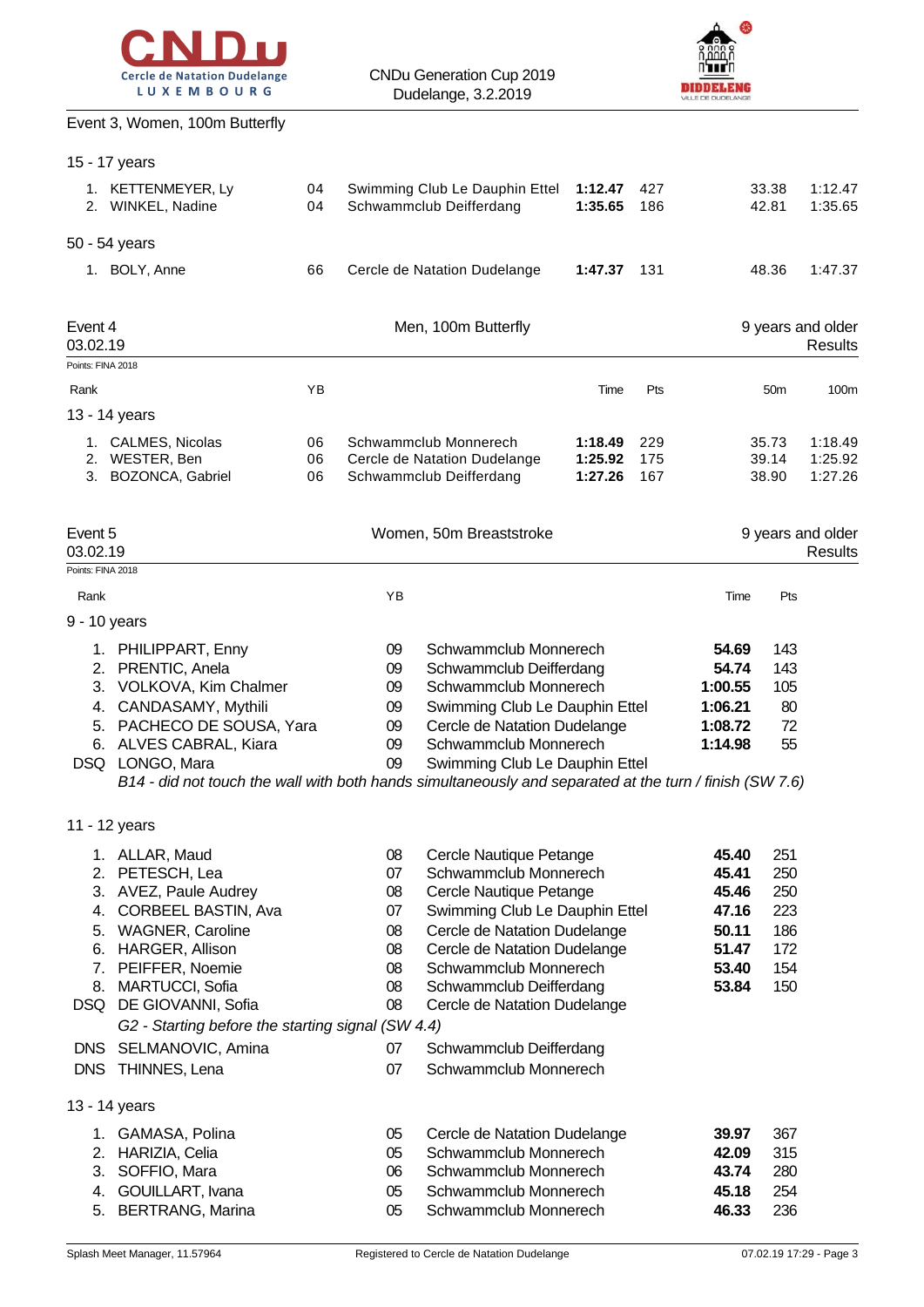



# Event 5, Women, 50m Breaststroke

| 15 - 17 years                                      |                                                                                                                                                                                                                                                                                                                                                                                                                                      |                                                                            |                                                                                                                                                                                                                                                                                                                                                                |                                                                                                         |                                                                    |                                     |
|----------------------------------------------------|--------------------------------------------------------------------------------------------------------------------------------------------------------------------------------------------------------------------------------------------------------------------------------------------------------------------------------------------------------------------------------------------------------------------------------------|----------------------------------------------------------------------------|----------------------------------------------------------------------------------------------------------------------------------------------------------------------------------------------------------------------------------------------------------------------------------------------------------------------------------------------------------------|---------------------------------------------------------------------------------------------------------|--------------------------------------------------------------------|-------------------------------------|
|                                                    | 1. CALMES, Lara<br>2. WINKEL, Nadine<br>3. HIDAN, Marwa<br>DNS VERLAQUE, Ciara                                                                                                                                                                                                                                                                                                                                                       | 04<br>04<br>04<br>04                                                       | Schwammclub Monnerech<br>Schwammclub Deifferdang<br>Cercle de Natation Dudelange<br>Cercle de Natation Dudelange                                                                                                                                                                                                                                               | 41.31<br>44.26<br>51.14                                                                                 | 333<br>270<br>175                                                  |                                     |
| 18 - 24 years                                      |                                                                                                                                                                                                                                                                                                                                                                                                                                      |                                                                            |                                                                                                                                                                                                                                                                                                                                                                |                                                                                                         |                                                                    |                                     |
|                                                    | 1. PAXTON, Anastasia<br>2. KLAPP, Letizia Sandra<br>3. LINDEN, Gwendoline                                                                                                                                                                                                                                                                                                                                                            | 01<br>95<br>98                                                             | Cercle de Natation Dudelange<br>Cercle de Natation Dudelange<br>Cercle de Natation Dudelange                                                                                                                                                                                                                                                                   | 41.08<br>43.52<br>49.42                                                                                 | 338<br>285<br>194                                                  |                                     |
| 40 - 44 years                                      |                                                                                                                                                                                                                                                                                                                                                                                                                                      |                                                                            |                                                                                                                                                                                                                                                                                                                                                                |                                                                                                         |                                                                    |                                     |
|                                                    | 1. KETTENMEYER-REULAND, Carole                                                                                                                                                                                                                                                                                                                                                                                                       | 78                                                                         | Swimming Club Le Dauphin Ettel                                                                                                                                                                                                                                                                                                                                 | 37.95                                                                                                   | 429                                                                |                                     |
| 50 - 54 years                                      |                                                                                                                                                                                                                                                                                                                                                                                                                                      |                                                                            |                                                                                                                                                                                                                                                                                                                                                                |                                                                                                         |                                                                    |                                     |
|                                                    | 1. HEIRENDT, Carine<br>2. FLAMMANG-WAGENER, Marie-Paule 65                                                                                                                                                                                                                                                                                                                                                                           | 65                                                                         | Cercle de Natation Dudelange<br>Cercle de Natation Dudelange                                                                                                                                                                                                                                                                                                   | 47.60<br>51.71                                                                                          | 217<br>169                                                         |                                     |
|                                                    | EXH MUELLER, Amelie                                                                                                                                                                                                                                                                                                                                                                                                                  | 04                                                                         | Schwammclub Deifferdang                                                                                                                                                                                                                                                                                                                                        | 47.29                                                                                                   | 222                                                                |                                     |
| Event 6<br>03.02.19<br>Points: FINA 2018           |                                                                                                                                                                                                                                                                                                                                                                                                                                      |                                                                            | Men, 50m Breaststroke                                                                                                                                                                                                                                                                                                                                          |                                                                                                         |                                                                    | 9 years and older<br><b>Results</b> |
| Rank                                               |                                                                                                                                                                                                                                                                                                                                                                                                                                      | YB                                                                         |                                                                                                                                                                                                                                                                                                                                                                | Time                                                                                                    | Pts                                                                |                                     |
| 9 - 10 years                                       |                                                                                                                                                                                                                                                                                                                                                                                                                                      |                                                                            |                                                                                                                                                                                                                                                                                                                                                                |                                                                                                         |                                                                    |                                     |
| 2.                                                 | 1. REINESCH, Inaki<br>REDING, Deyan<br>3. VALENTINI, Stefano<br>4. BORDAS, Anatole<br>5. ZAUSA, Giulio<br>6. CARNEIRO, Vasco<br>7. MAIT-RABBI, Nizar<br>8. FABER, Max<br>9. TROIA REVERTE, Giacomo<br>10. RUIZ AGUILAR, Francisco<br>11. SANTINI DE ALMEIDA, Nilson<br>DSQ OESCH, Noah<br>B14 - did not touch the wall with both hands simultaneously and separated at the turn / finish (SW 7.6) (Time:<br>DNS CARDOSO COSTA, Diogo | 09<br>09<br>09<br>09<br>09<br>10<br>09<br>09<br>09<br>09<br>09<br>09<br>09 | Schwammclub Deifferdang<br>Cercle de Natation Dudelange<br>Schwammclub Monnerech<br>Schwammclub Monnerech<br>Schwammclub Monnerech<br>Schwammclub Monnerech<br>Schwammclub Deifferdang<br>Schwammclub Monnerech<br>Swimming Club Le Dauphin Ettel<br>Schwammclub Monnerech<br>Schwammclub Deifferdang<br>Schwammclub Monnerech<br>Cercle de Natation Dudelange | 48.99<br>50.14<br>50.73<br>52.03<br>55.71<br>57.07<br>58.74<br>1:00.86<br>1:01.56<br>1:07.53<br>1:10.10 | 136<br>127<br>123<br>114<br>93<br>86<br>79<br>71<br>69<br>52<br>46 |                                     |
| 11 - 12 years                                      |                                                                                                                                                                                                                                                                                                                                                                                                                                      |                                                                            |                                                                                                                                                                                                                                                                                                                                                                |                                                                                                         |                                                                    |                                     |
| 4.<br>5.<br><b>DNS</b><br><b>DNS</b><br><b>DNS</b> | 1. CHAUSSARD, Albert<br>2. SZYBOWSKI, Jakub<br>3. STAICU, David-Andrei<br>MORAIS GRAVATO, Diogo<br><b>GONCALVES, Patrick</b><br>OUMINA, Reda<br>HAINE, Marc<br>BOUADI, Mohammed-Eyoub                                                                                                                                                                                                                                                | 07<br>07<br>08<br>08<br>08<br>08<br>08<br>08                               | Cercle de Natation Dudelange<br>Cercle Nautique Petange<br>Swimming Club Le Dauphin Ettel<br>Cercle de Natation Dudelange<br><b>Barracuda Esch Natation</b><br><b>Barracuda Esch Natation</b><br>Cercle de Natation Dudelange<br>Schwammclub Deifferdang                                                                                                       | 40.94<br>51.85<br>53.18<br>57.59<br>58.12                                                               | 234<br>115<br>107<br>84<br>81                                      |                                     |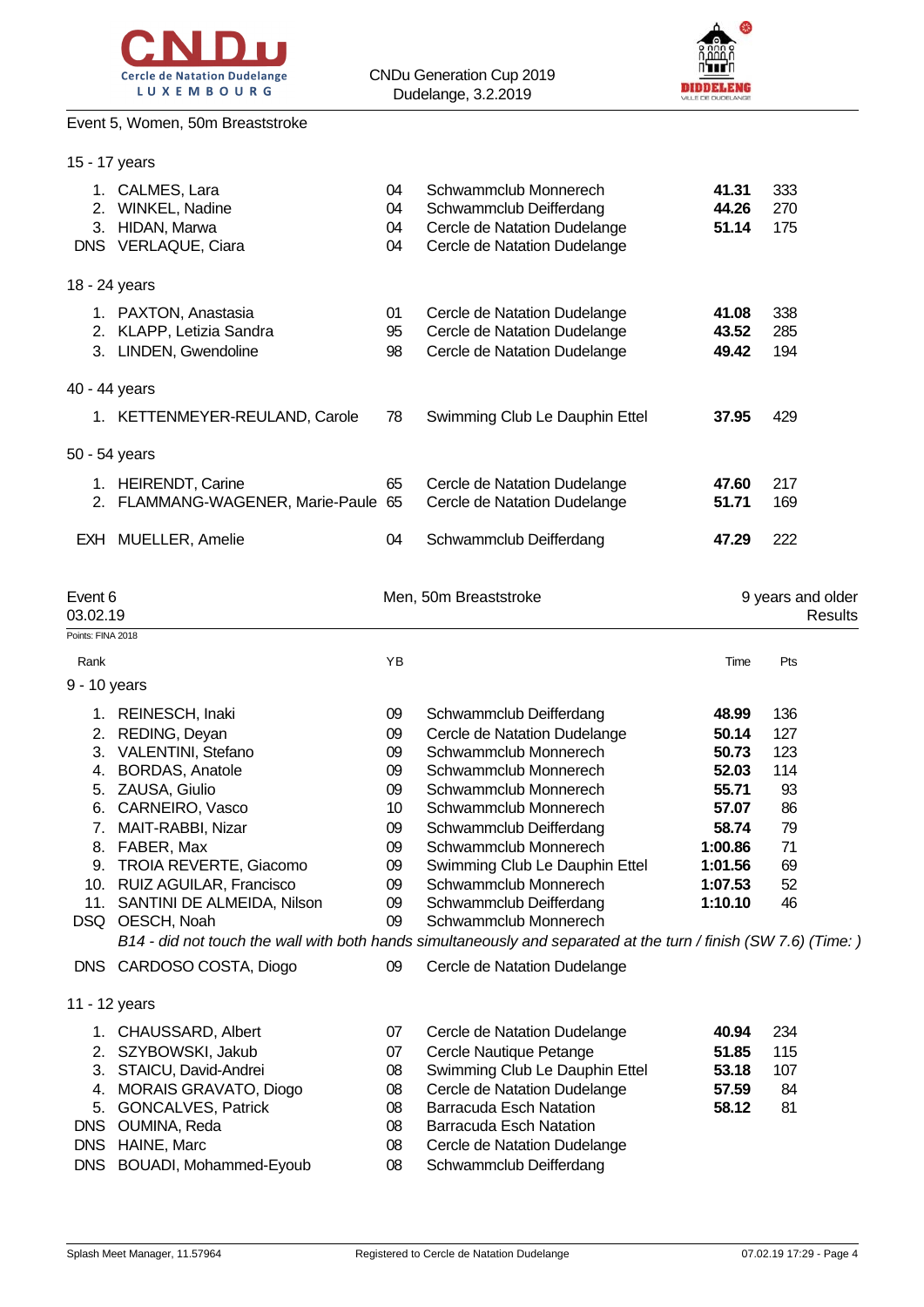



#### Event 6, Men, 50m Breaststroke

| 13 - 14 years                            |                                                                                                                                                    |                      |                                                                                                                                                                                                                                                        |                                  |                                     |
|------------------------------------------|----------------------------------------------------------------------------------------------------------------------------------------------------|----------------------|--------------------------------------------------------------------------------------------------------------------------------------------------------------------------------------------------------------------------------------------------------|----------------------------------|-------------------------------------|
|                                          | 1. OLINGER, Liam<br>2. KIRCH, Paul<br>3. BOZONCA, Gabriel<br>4. PEREIRA TEIXEIRA, Rodrigo<br>DSQ BADZIUK FERNANDES, Leonid Daniel 06<br><b>B11</b> | 05<br>05<br>06<br>06 | Schwammclub Monnerech<br>Cercle de Natation Dudelange<br>Schwammclub Deifferdang<br>Schwammclub Deifferdang<br>Cercle Nautique Petange<br>B4 - arm movements not simultaneous, not in the same horizontal plane or alternating (SW 7.2) (Time: ), B4 & | 40.30<br>40.47<br>48.72<br>58.12 | 245<br>242<br>139<br>81             |
|                                          | DNS OUMINA, Ziad                                                                                                                                   | 06                   | <b>Barracuda Esch Natation</b>                                                                                                                                                                                                                         |                                  |                                     |
| 15 - 17 years                            |                                                                                                                                                    |                      |                                                                                                                                                                                                                                                        |                                  |                                     |
|                                          | 1. KETTENMEYER, Yul<br>2. PUETZ, Christophe                                                                                                        | 03<br>04             | Swimming Club Le Dauphin Ettel<br>Swimming Club Le Dauphin Ettel                                                                                                                                                                                       | 32.15<br>39.40                   | 484<br>263                          |
| 18 - 24 years                            |                                                                                                                                                    |                      |                                                                                                                                                                                                                                                        |                                  |                                     |
|                                          | 1. FERAGOTTO, Noe                                                                                                                                  | 01                   | Swimming Club Le Dauphin Ettel                                                                                                                                                                                                                         | 38.50                            | 282                                 |
| 25 - 29 years                            |                                                                                                                                                    |                      |                                                                                                                                                                                                                                                        |                                  |                                     |
|                                          | 1. MULLER, Luc                                                                                                                                     | 90                   | Cercle de Natation Dudelange                                                                                                                                                                                                                           | 37.01                            | 317                                 |
| 45 - 49 years                            |                                                                                                                                                    |                      |                                                                                                                                                                                                                                                        |                                  |                                     |
|                                          | 1. REINESCH, Laurent                                                                                                                               | 74                   | Schwammclub Deifferdang                                                                                                                                                                                                                                | 37.52                            | 304                                 |
| 50 - 54 years                            |                                                                                                                                                    |                      |                                                                                                                                                                                                                                                        |                                  |                                     |
|                                          | 1. JUNCKER, Patrick                                                                                                                                | 67                   | Swimming Luxembourg                                                                                                                                                                                                                                    | 34.33                            | 397                                 |
| 55 - 59 years                            |                                                                                                                                                    |                      |                                                                                                                                                                                                                                                        |                                  |                                     |
|                                          | 1. CHALMER-RASMUSSEN, Olaf                                                                                                                         | 64                   | Cercle de Natation Dudelange                                                                                                                                                                                                                           | 41.57                            | 224                                 |
| 60 - 64 years                            |                                                                                                                                                    |                      |                                                                                                                                                                                                                                                        |                                  |                                     |
|                                          | 1. TORKELUND, Robert                                                                                                                               | 59                   | Cercle Nautique Petange                                                                                                                                                                                                                                | 34.57                            | 389                                 |
| Event 7<br>03.02.19<br>Points: FINA 2018 |                                                                                                                                                    |                      | Women, 50m Backstroke                                                                                                                                                                                                                                  |                                  | 9 years and older<br><b>Results</b> |
| Rank                                     |                                                                                                                                                    | YB                   |                                                                                                                                                                                                                                                        | Time                             | Pts                                 |
| 9 - 10 years                             |                                                                                                                                                    |                      |                                                                                                                                                                                                                                                        |                                  |                                     |
|                                          | 1. PHILIPPART, Enny                                                                                                                                | 09                   | Schwammclub Monnerech                                                                                                                                                                                                                                  | 47.81                            | 154                                 |
|                                          | 2. PRENTIC, Anela                                                                                                                                  | 09                   | Schwammclub Deifferdang                                                                                                                                                                                                                                | 49.32                            | 140                                 |
|                                          | 3. VOLKOVA, Kim Chalmer                                                                                                                            | 09                   | Schwammclub Monnerech                                                                                                                                                                                                                                  | 1:00.46                          | 76                                  |
| 11 - 12 years                            |                                                                                                                                                    |                      |                                                                                                                                                                                                                                                        |                                  |                                     |
|                                          | 1. REINESCH, Leeloo                                                                                                                                | 07                   | Schwammclub Monnerech                                                                                                                                                                                                                                  | 37.31                            | 325                                 |
| 2.<br>3.                                 | HARGER, Allison<br>THILL, Gina                                                                                                                     | 08<br>07             | Cercle de Natation Dudelange<br>Schwammclub Monnerech                                                                                                                                                                                                  | 39.94<br>40.27                   | 265<br>259                          |
| 4.                                       | DE GIOVANNI, Sofia                                                                                                                                 | 08                   | Cercle de Natation Dudelange                                                                                                                                                                                                                           | 56.47                            | 93                                  |
| 5.                                       | GUTH, Sophie                                                                                                                                       | 07                   | Swimming Club Le Dauphin Ettel                                                                                                                                                                                                                         | 58.14                            | 86                                  |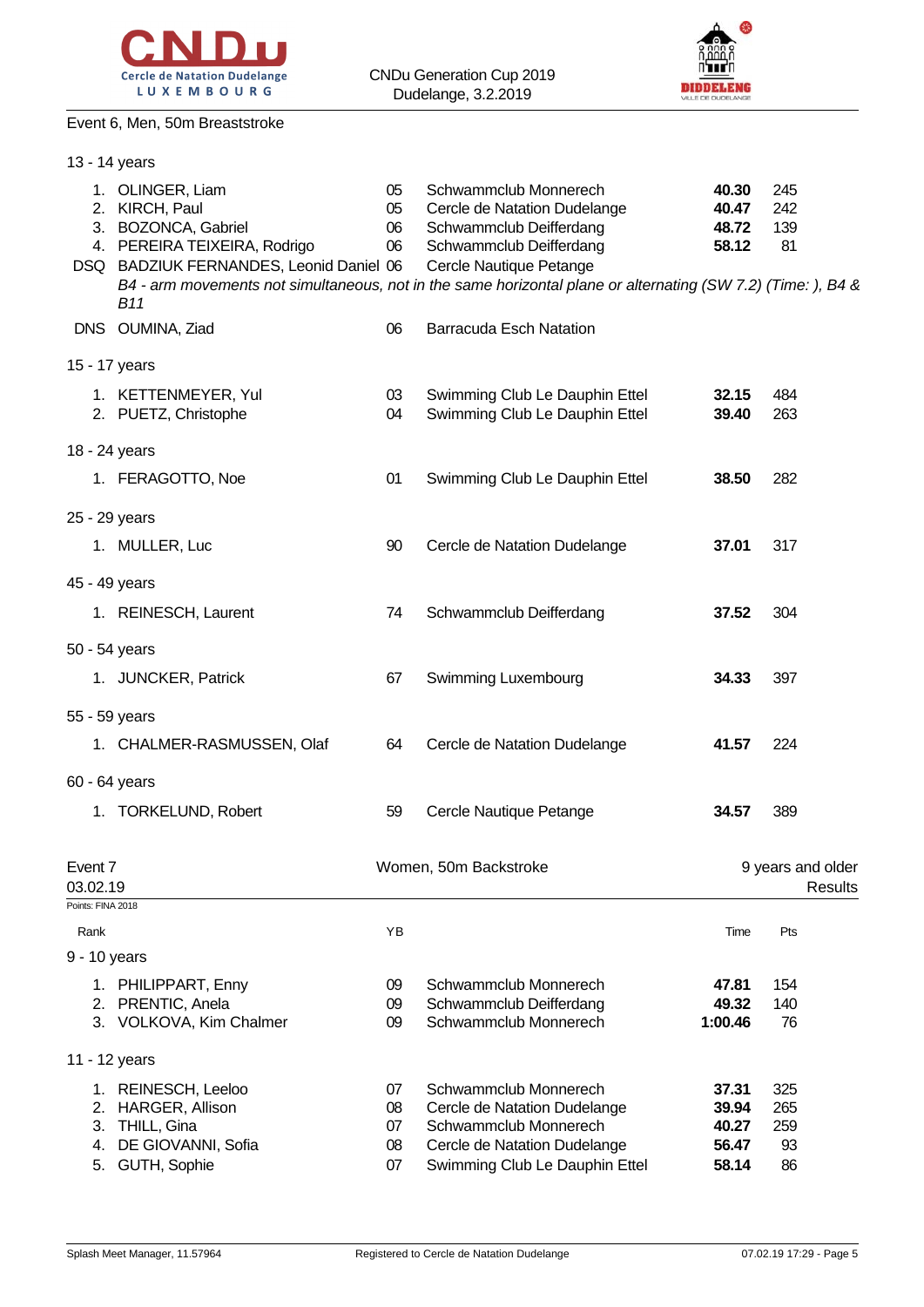

#### Event 7, Women, 50m Backstroke

13 - 14 years



| 2.                  | 1. HARIZIA, Celia<br>GAMASA, Polina<br>3. GOUILLART, Ivana<br>4. BERTRANG, Louana | 05<br>05<br>05<br>06 | Schwammclub Monnerech<br>Cercle de Natation Dudelange<br>Schwammclub Monnerech<br>Schwammclub Monnerech        | 35.68<br>37.55<br>40.88<br>42.92 | 372<br>319<br>247<br>213 |                              |
|---------------------|-----------------------------------------------------------------------------------|----------------------|----------------------------------------------------------------------------------------------------------------|----------------------------------|--------------------------|------------------------------|
|                     | DNS BRANDAO, Lynn                                                                 | 05                   | Schwammclub Monnerech                                                                                          |                                  |                          |                              |
|                     | 15 - 17 years                                                                     |                      |                                                                                                                |                                  |                          |                              |
|                     | DNS VERLAQUE, Ciara                                                               | 04                   | Cercle de Natation Dudelange                                                                                   |                                  |                          |                              |
|                     | 18 - 24 years                                                                     |                      |                                                                                                                |                                  |                          |                              |
|                     | 1. WEYRICH, Laura                                                                 | 01                   | Swimming Club Le Dauphin Ettel                                                                                 | 37.28                            | 326                      |                              |
|                     | 2. PAXTON, Anastasia                                                              | 01                   | Cercle de Natation Dudelange                                                                                   | 41.29                            | 240                      |                              |
| Event 8<br>03.02.19 |                                                                                   |                      | Men, 50m Backstroke                                                                                            |                                  |                          | 9 years and older<br>Results |
| Points: FINA 2018   |                                                                                   |                      |                                                                                                                |                                  |                          |                              |
| Rank                |                                                                                   | YB                   |                                                                                                                | Time                             | Pts                      |                              |
| 9 - 10 years        |                                                                                   |                      |                                                                                                                |                                  |                          |                              |
|                     | 1. REINESCH, Inaki                                                                | 09                   | Schwammclub Deifferdang                                                                                        | 43.06                            | 137                      |                              |
| 2.                  | MAIT-RABBI, Nizar                                                                 | 09                   | Schwammclub Deifferdang                                                                                        | 47.42                            | 102                      |                              |
|                     | 3. CARNEIRO, Vasco                                                                | 10                   | Schwammclub Monnerech                                                                                          | 49.34                            | 91                       |                              |
|                     | 4. ZAUSA, Giulio                                                                  | 09                   | Schwammclub Monnerech                                                                                          | 56.35                            | 61                       |                              |
|                     | 5. SANTINI DE ALMEIDA, Nilson                                                     | 09                   | Schwammclub Deifferdang                                                                                        | 56.36                            | 61                       |                              |
|                     | 6. RUIZ AGUILAR, Francisco<br>DSQ DE ALMEIDA, Ethan                               | 09<br>09             | Schwammclub Monnerech<br>Schwammclub Monnerech                                                                 | 1:08.72                          | 33                       |                              |
|                     |                                                                                   |                      | D7 - swimmer had not returned onto the back upon leaving the wall (SW 6.5) (Time: )                            |                                  |                          |                              |
|                     |                                                                                   |                      |                                                                                                                |                                  |                          |                              |
|                     | DSQ OESCH, Noah                                                                   | 09                   | Schwammclub Monnerech<br>D7 - swimmer had not returned onto the back upon leaving the wall (SW 6.5) (Time: )   |                                  |                          |                              |
|                     | 11 - 12 years                                                                     |                      |                                                                                                                |                                  |                          |                              |
|                     | 1. ANISKO, Leonard                                                                | 08                   | Cercle Nautique Petange                                                                                        | 42.42                            | 143                      |                              |
|                     | 2. SOUSA DA COSTA, Bryan                                                          | 07                   | <b>Barracuda Esch Natation</b>                                                                                 | 49.16                            | 92                       |                              |
|                     | DNS BOUADI, Mohammed-Eyoub                                                        | 08                   | Schwammclub Deifferdang                                                                                        |                                  |                          |                              |
|                     | 13 - 14 years                                                                     |                      |                                                                                                                |                                  |                          |                              |
|                     | DSQ PEREIRA TEIXEIRA, Rodrigo                                                     | 06                   | Schwammclub Deifferdang<br>D7 - swimmer had not returned onto the back upon leaving the wall (SW 6.5) (Time: ) |                                  |                          |                              |
|                     | DNS AGOSTINO, Diego                                                               | 06                   | Cercle Nautique Petange                                                                                        |                                  |                          |                              |
|                     | 15 - 17 years                                                                     |                      |                                                                                                                |                                  |                          |                              |
|                     | 1. PALAGNIOUK, Romain                                                             | 04                   | Cercle Nautique Petange                                                                                        | 32.88                            | 308                      |                              |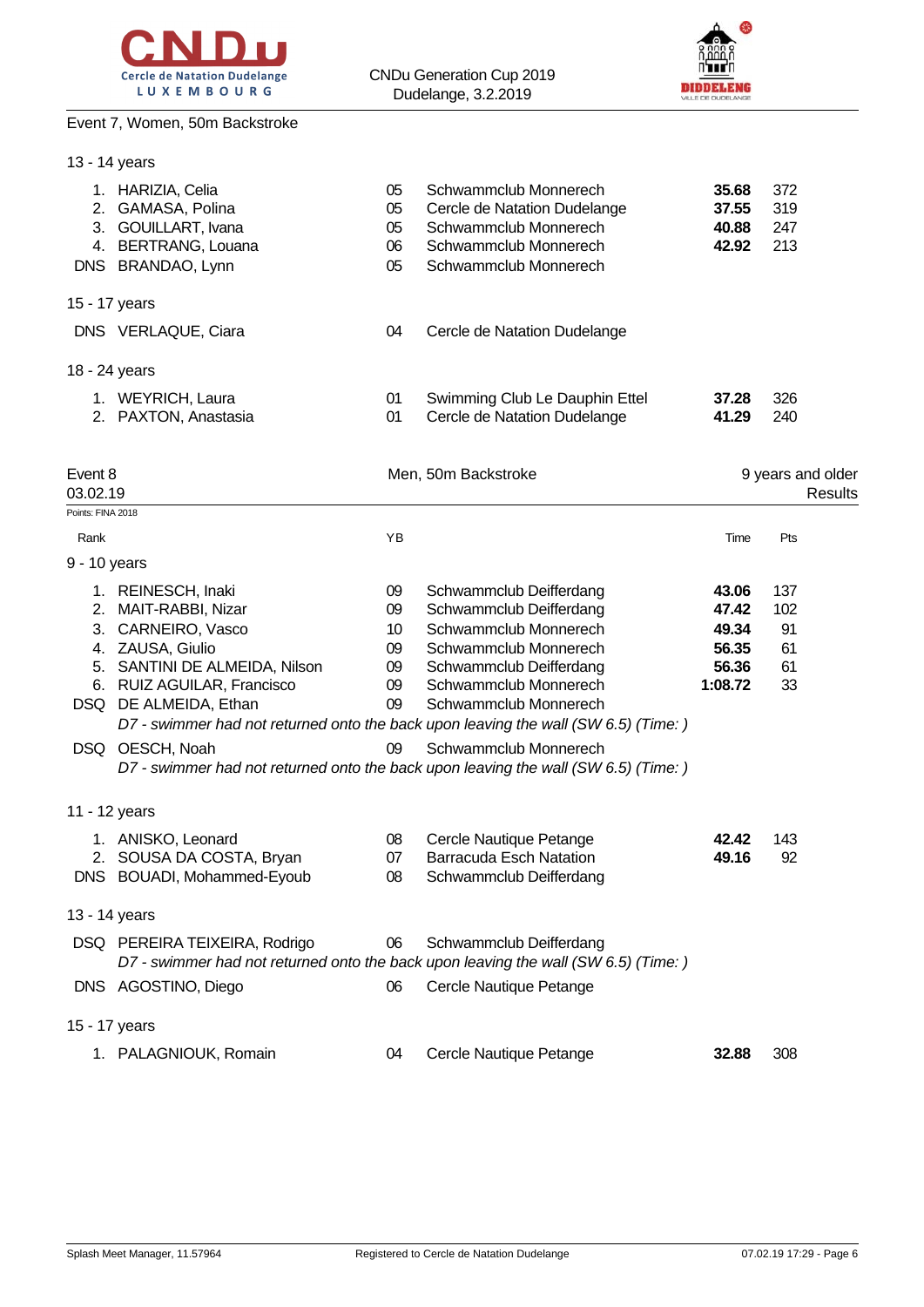



| Event 31<br>03.02.19                                                                                                                                                                                                                                 |                                                          | 100m - Special Olympics                                                                                                                                                                                                                                                                      |                                                                                      |                                                     |                                                                      | <b>Special Olympics</b><br>Results                                                   |
|------------------------------------------------------------------------------------------------------------------------------------------------------------------------------------------------------------------------------------------------------|----------------------------------------------------------|----------------------------------------------------------------------------------------------------------------------------------------------------------------------------------------------------------------------------------------------------------------------------------------------|--------------------------------------------------------------------------------------|-----------------------------------------------------|----------------------------------------------------------------------|--------------------------------------------------------------------------------------|
| Points: FINA 2018                                                                                                                                                                                                                                    |                                                          |                                                                                                                                                                                                                                                                                              |                                                                                      |                                                     |                                                                      |                                                                                      |
| Rank<br>OTTENS, Marten<br>1.<br>2.<br>CALHORDO, Silvio<br>JANKOWOY, Daniele<br>3.<br>KONSBRUECK, Max<br>4.<br>DOFFING, Sheila<br>5.                                                                                                                  | YB                                                       | <b>Special Olympics</b><br><b>Special Olympics</b><br><b>Special Olympics</b><br><b>Special Olympics</b><br><b>Special Olympics</b>                                                                                                                                                          | Time<br>1:33.85<br>1:39.85<br>1:50.24<br>1:58.13<br>2:10.86                          | Pts                                                 | 50 <sub>m</sub><br>42.10<br>48.49<br>51.61<br>54.27<br>1:01.91       | 100 <sub>m</sub><br>1:33.85<br>1:39.85<br>1:50.24<br>1:58.13<br>2:10.86              |
| 6.<br>PLEIMLING, Lena<br>Event 9                                                                                                                                                                                                                     |                                                          | <b>Special Olympics</b><br>Women, 100m Freestyle                                                                                                                                                                                                                                             | 2:23.25                                                                              |                                                     | 1:04.71                                                              | 2:23.25<br>9 years and older                                                         |
| 03.02.19                                                                                                                                                                                                                                             |                                                          |                                                                                                                                                                                                                                                                                              |                                                                                      |                                                     |                                                                      | Results                                                                              |
| Points: FINA 2018                                                                                                                                                                                                                                    |                                                          |                                                                                                                                                                                                                                                                                              |                                                                                      |                                                     |                                                                      |                                                                                      |
| Rank                                                                                                                                                                                                                                                 | YB                                                       |                                                                                                                                                                                                                                                                                              | Time                                                                                 | Pts                                                 | 50 <sub>m</sub>                                                      | 100 <sub>m</sub>                                                                     |
| 9 - 10 years                                                                                                                                                                                                                                         |                                                          |                                                                                                                                                                                                                                                                                              |                                                                                      |                                                     |                                                                      |                                                                                      |
| 1. PRENTIC, Anela<br>2. ALVES CABRAL, Kiara<br>3. PACHECO DE SOUSA, Yara<br>CANDASAMY, Mythili<br>4.<br>5. LONGO, Mara                                                                                                                               | 09<br>09<br>09<br>09<br>09                               | Schwammclub Deifferdang<br>Schwammclub Monnerech<br>Cercle de Natation Dudelange<br>Swimming Club Le Dauphin Ettel<br>Swimming Club Le Dauphin Ettel                                                                                                                                         | 1:38.62<br>1:55.66<br>1:55.86<br>2:01.43<br>2:26.81                                  | 132<br>82<br>81<br>70<br>40                         | 46.65<br>53.34<br>52.87<br>55.36<br>1:06.84                          | 1:38.62<br>1:55.66<br>1:55.86<br>2:01.43<br>2:26.81                                  |
| 11 - 12 years                                                                                                                                                                                                                                        |                                                          |                                                                                                                                                                                                                                                                                              |                                                                                      |                                                     |                                                                      |                                                                                      |
| 1. PETESCH, Lea<br>2. ALLAR, Maud<br>GARBUGLIO, Jaya Lavinia<br>3.<br>4. WAGNER, Caroline<br>ALBERS, Emely<br>5.<br>CORBEEL BASTIN, Ava<br>6.<br>PEIFFER, Noemie<br>7.<br>8.<br>GUTH, Sophie<br>DNS SELMANOVIC, Amina<br>THINNES, Lena<br><b>DNS</b> | 07<br>08<br>07<br>08<br>08<br>07<br>08<br>07<br>07<br>07 | Schwammclub Monnerech<br>Cercle Nautique Petange<br>Schwammclub Monnerech<br>Cercle de Natation Dudelange<br>Swimming Club Le Dauphin Ettel<br>Swimming Club Le Dauphin Ettel<br>Schwammclub Monnerech<br>Swimming Club Le Dauphin Ettel<br>Schwammclub Deifferdang<br>Schwammclub Monnerech | 1:10.40<br>1:15.31<br>1:15.68<br>1:24.80<br>1:30.68<br>1:34.03<br>1:37.92<br>1:49.99 | 363<br>297<br>292<br>208<br>170<br>152<br>135<br>95 | 33.77<br>36.31<br>35.26<br>39.62<br>42.84<br>43.73<br>47.33<br>52.14 | 1:10.40<br>1:15.31<br>1:15.68<br>1:24.80<br>1:30.68<br>1:34.03<br>1:37.92<br>1:49.99 |
| 13 - 14 years                                                                                                                                                                                                                                        |                                                          |                                                                                                                                                                                                                                                                                              |                                                                                      |                                                     |                                                                      |                                                                                      |
| 1. KETTENMEYER, Yin<br>2. GOUILLART, Ivana<br>MERTENS, Malika<br>3.<br>4. GAMASA, Polina<br><b>BERTRANG, Marina</b><br>5.<br>BERTRANG, Louana<br>6.<br>BRANDAO, Lynn<br>DNS<br>DNS POPA, Sonia                                                       | 06<br>05<br>05<br>05<br>05<br>06<br>05<br>06             | Swimming Club Le Dauphin Ettel<br>Schwammclub Monnerech<br>Cercle de Natation Dudelange<br>Cercle de Natation Dudelange<br>Schwammclub Monnerech<br>Schwammclub Monnerech<br>Schwammclub Monnerech<br>Schwammclub Monnerech                                                                  | 1:10.58<br>1:15.05<br>1:15.84<br>1:17.21<br>1:18.12<br>1:23.82                       | 360<br>300<br>290<br>275<br>266<br>215              | 33.17<br>35.21<br>36.32<br>36.46<br>35.66<br>39.09                   | 1:10.58<br>1:15.05<br>1:15.84<br>1:17.21<br>1:18.12<br>1:23.82                       |
| 15 - 17 years                                                                                                                                                                                                                                        |                                                          |                                                                                                                                                                                                                                                                                              |                                                                                      |                                                     |                                                                      |                                                                                      |
| 1. CALMES, Lara<br>2. WINKEL, Nadine<br>KRIER, Zoe<br>3.<br>4. HIDAN, Marwa<br>DNS VERLAQUE, Ciara                                                                                                                                                   | 04<br>04<br>02<br>04<br>04                               | Schwammclub Monnerech<br>Schwammclub Deifferdang<br>Cercle de Natation Dudelange<br>Cercle de Natation Dudelange<br>Cercle de Natation Dudelange                                                                                                                                             | 1:06.78<br>1:12.93<br>1:24.83<br>1:35.73                                             | 426<br>327<br>207<br>144                            | 31.45<br>35.15<br>41.15<br>45.06                                     | 1:06.78<br>1:12.93<br>1:24.83<br>1:35.73                                             |
| 18 - 24 years                                                                                                                                                                                                                                        |                                                          |                                                                                                                                                                                                                                                                                              |                                                                                      |                                                     |                                                                      |                                                                                      |
| 1. PAXTON, Anastasia<br>BACK, Jil<br>2.<br>3. WEYRICH, Laura                                                                                                                                                                                         | 01<br>97<br>01                                           | Cercle de Natation Dudelange<br>Schwammclub Deifferdang<br>Swimming Club Le Dauphin Ettel                                                                                                                                                                                                    | 1:12.86<br>1:14.25<br>1:14.74                                                        | 328<br>309<br>303                                   | 35.04<br>35.24<br>35.28                                              | 1:12.86<br>1:14.25<br>1:14.74                                                        |
|                                                                                                                                                                                                                                                      |                                                          |                                                                                                                                                                                                                                                                                              |                                                                                      |                                                     |                                                                      |                                                                                      |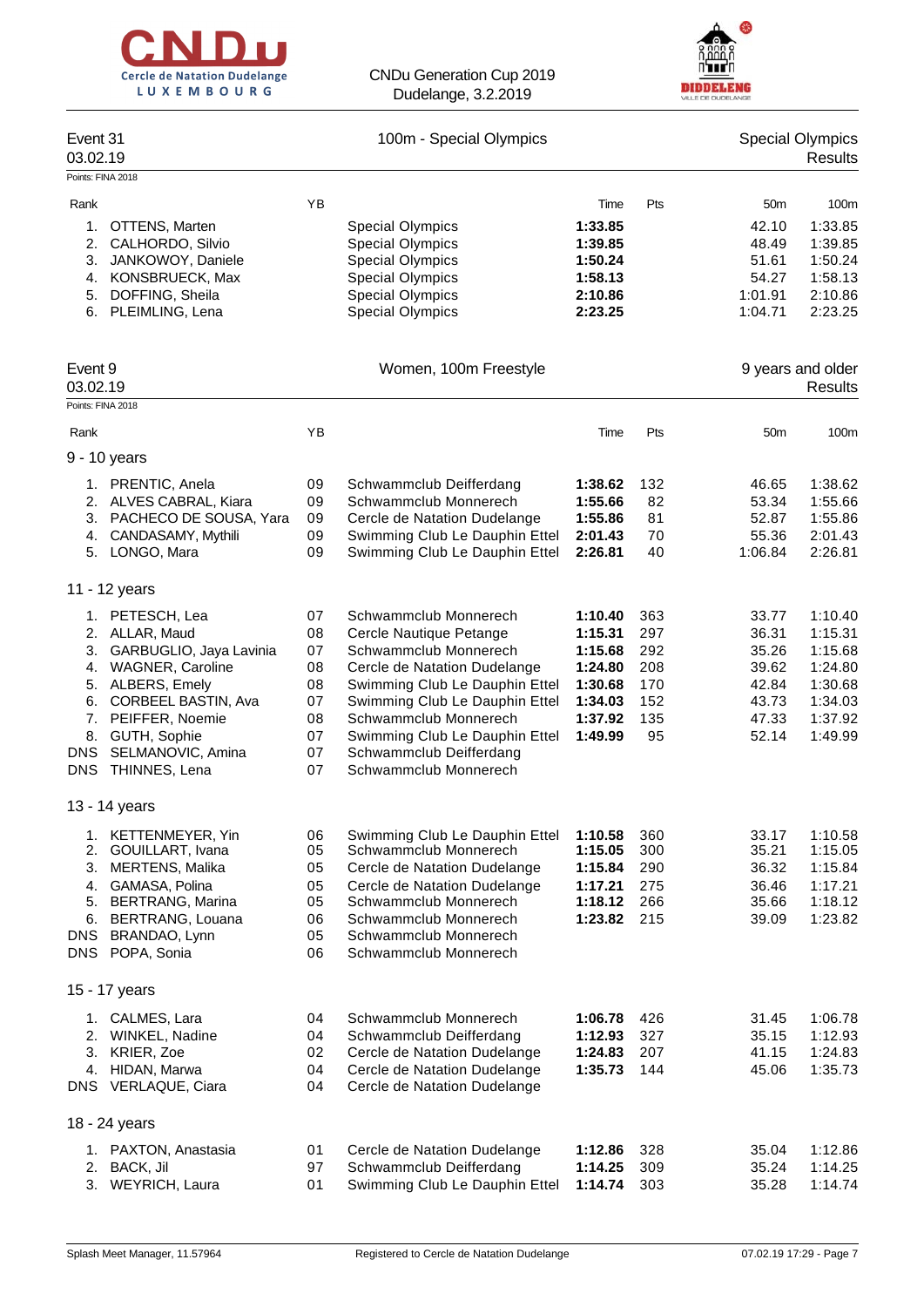



## Event 9, Women, 100m Freestyle

| 40 - 44 years |  |
|---------------|--|
|---------------|--|

|                      |                                                                                             |          | 1. KETTENMEYER-REULAND, Ct78le Swimming Club Le Dauphin Ettel | 1:03.17            | 503      | 30.63           | 1:03.17                             |
|----------------------|---------------------------------------------------------------------------------------------|----------|---------------------------------------------------------------|--------------------|----------|-----------------|-------------------------------------|
|                      | 50 - 54 years                                                                               |          |                                                               |                    |          |                 |                                     |
|                      | 1. HEIRENDT, Carine                                                                         | 65       | Cercle de Natation Dudelange                                  | 1:22.86            | 223      | 40.06           | 1:22.86                             |
| 2.                   | BOLY, Anne                                                                                  | 66       | Cercle de Natation Dudelange                                  | 1:28.35            | 183      | 43.25           | 1:28.35                             |
|                      | EXH MUELLER, Amelie                                                                         | 04       | Schwammclub Deifferdang                                       | 1:29.12            | 179      | 41.53           | 1:29.12                             |
| Event 10<br>03.02.19 |                                                                                             |          | Men, 100m Freestyle                                           |                    |          |                 | 9 years and older<br><b>Results</b> |
| Points: FINA 2018    |                                                                                             |          |                                                               |                    |          |                 |                                     |
| Rank                 |                                                                                             | YB       |                                                               | Time               | Pts      | 50 <sub>m</sub> | 100m                                |
|                      | 9 - 10 years                                                                                |          |                                                               |                    |          |                 |                                     |
|                      | 1. VALENTINI, Stefano                                                                       | 09       | Schwammclub Monnerech                                         | 1:29.13            | 128      | 41.34           | 1:29.13                             |
| 2.                   | REINESCH, Inaki                                                                             | 09       | Schwammclub Deifferdang                                       | 1:30.34            | 123      | 42.56           | 1:30.34                             |
| 3.                   | <b>BORDAS, Anatole</b>                                                                      | 09       | Schwammclub Monnerech                                         | 1:31.23            | 119      | 43.46           | 1:31.23                             |
| 4.                   | REDING, Deyan                                                                               | 09       | Cercle de Natation Dudelange                                  | 1:31.56            | 118      | 41.99           | 1:31.56                             |
|                      | 5. MAIT-RABBI, Nizar                                                                        | 09       | Schwammclub Deifferdang                                       | 1:35.64            | 103      | 46.22           | 1:35.64                             |
| 6.                   | PRENTIC, Anel                                                                               | 10       | Schwammclub Deifferdang                                       | 1:37.43            | 98       | 44.25           | 1:37.43                             |
|                      | 7. TROIA REVERTE, Giacomo                                                                   | 09       | Swimming Club Le Dauphin Ettel                                | 1:49.24            | 69       | 50.92           | 1:49.24                             |
| 8.                   | FABER, Max                                                                                  | 09       | Schwammclub Monnerech                                         | 1:49.80            | 68       | 52.18           | 1:49.80                             |
| 9.<br>10.            | SANTINI DE ALMEIDA, Nilson<br>DE ALMEIDA, Ethan                                             | 09<br>09 | Schwammclub Deifferdang<br>Schwammclub Monnerech              | 1:57.80<br>1:59.22 | 55<br>53 | 52.38<br>55.87  | 1:57.80<br>1:59.22                  |
| 11.                  | OESCH, Noah                                                                                 | 09       | Schwammclub Monnerech                                         | 2:02.49            | 49       | 55.77           | 2:02.49                             |
| DNS                  | CARDOSO COSTA, Diogo                                                                        | 09       | Cercle de Natation Dudelange                                  |                    |          |                 |                                     |
|                      | 11 - 12 years                                                                               |          |                                                               |                    |          |                 |                                     |
|                      | 1. CHAUSSARD, Albert                                                                        | 07       | Cercle de Natation Dudelange                                  | 1:09.07            | 275      | 33.13           | 1:09.07                             |
| 2.                   | SZYBOWSKI, Jakub                                                                            | 07       | Cercle Nautique Petange                                       | 1:23.74            | 154      | 39.72           | 1:23.74                             |
| 3.                   | PUETZ, Jonah                                                                                | 07       | Swimming Club Le Dauphin Ettel                                | 1:26.06            | 142      | 39.33           | 1:26.06                             |
| 4.                   | ANISKO, Leonard                                                                             | 08       | Cercle Nautique Petange                                       | 1:26.11            | 142      | 39.09           | 1:26.11                             |
| 5.                   | SOUSA DA COSTA, Bryan                                                                       | 07       | <b>Barracuda Esch Natation</b>                                | 1:32.64            | 114      | 42.29           | 1:32.64                             |
|                      | 6. GONCALVES, Patrick                                                                       | 08       | Barracuda Esch Natation                                       | 1:37.73            | 97       | 46.14           | 1:37.73                             |
| 7.                   | STAICU, David-Andrei                                                                        | 08       | Swimming Club Le Dauphin Ettel                                | 1:40.04            | 90       | 44.73           | 1:40.04                             |
| 8.                   | MORAIS GRAVATO, Diogo                                                                       | 08       | Cercle de Natation Dudelange                                  | 1:44.32            | 79       | 47.44           | 1:44.32                             |
| 9.                   | BRANDAO, Lyam                                                                               | 08       | Schwammclub Monnerech                                         | 2:03.54            | 48       | 55.45           | 2:03.54                             |
|                      | DNS HAINE, Marc                                                                             | 08       | Cercle de Natation Dudelange                                  |                    |          |                 |                                     |
|                      | DNS BOUADI, Mohammed-Eyoub                                                                  | 08       | Schwammclub Deifferdang                                       |                    |          |                 |                                     |
|                      | 13 - 14 years                                                                               |          |                                                               |                    |          |                 |                                     |
|                      | 1. KIRCH, Paul                                                                              | 05       | Cercle de Natation Dudelange                                  | 1:05.33            | 325      | 30.34           | 1:05.33                             |
|                      | 2. CALMES, Nicolas                                                                          | 06       | Schwammclub Monnerech                                         | 1:05.82            | 318      | 31.67           | 1:05.82                             |
|                      | 3. BOZONCA, Gabriel                                                                         | 06       | Schwammclub Deifferdang                                       | 1:15.22            | 213      | 36.20           | 1:15.22                             |
|                      | DSQ PEREIRA TEIXEIRA, Rodrigo<br>G2 - Starting before the starting signal (SW 4.4) (Time: ) | 06       | Schwammclub Deifferdang                                       |                    |          |                 |                                     |
|                      | DNS AGOSTINO, Diego                                                                         | 06       | Cercle Nautique Petange                                       |                    |          |                 |                                     |
|                      | 15 - 17 years                                                                               |          |                                                               |                    |          |                 |                                     |
|                      | 1. KETTENMEYER, Yul                                                                         | 03       | Swimming Club Le Dauphin Ettel                                | 57.99              | 465      | 27.55           | 57.99                               |
|                      | 2. PALAGNIOUK, Romain                                                                       | 04       | Cercle Nautique Petange                                       | 1:04.04            | 345      | 30.14           | 1:04.04                             |
|                      | 3. PUETZ, Christophe                                                                        | 04       | Swimming Club Le Dauphin Ettel                                | 1:10.21            | 262      | 32.53           | 1:10.21                             |
|                      |                                                                                             |          |                                                               |                    |          |                 |                                     |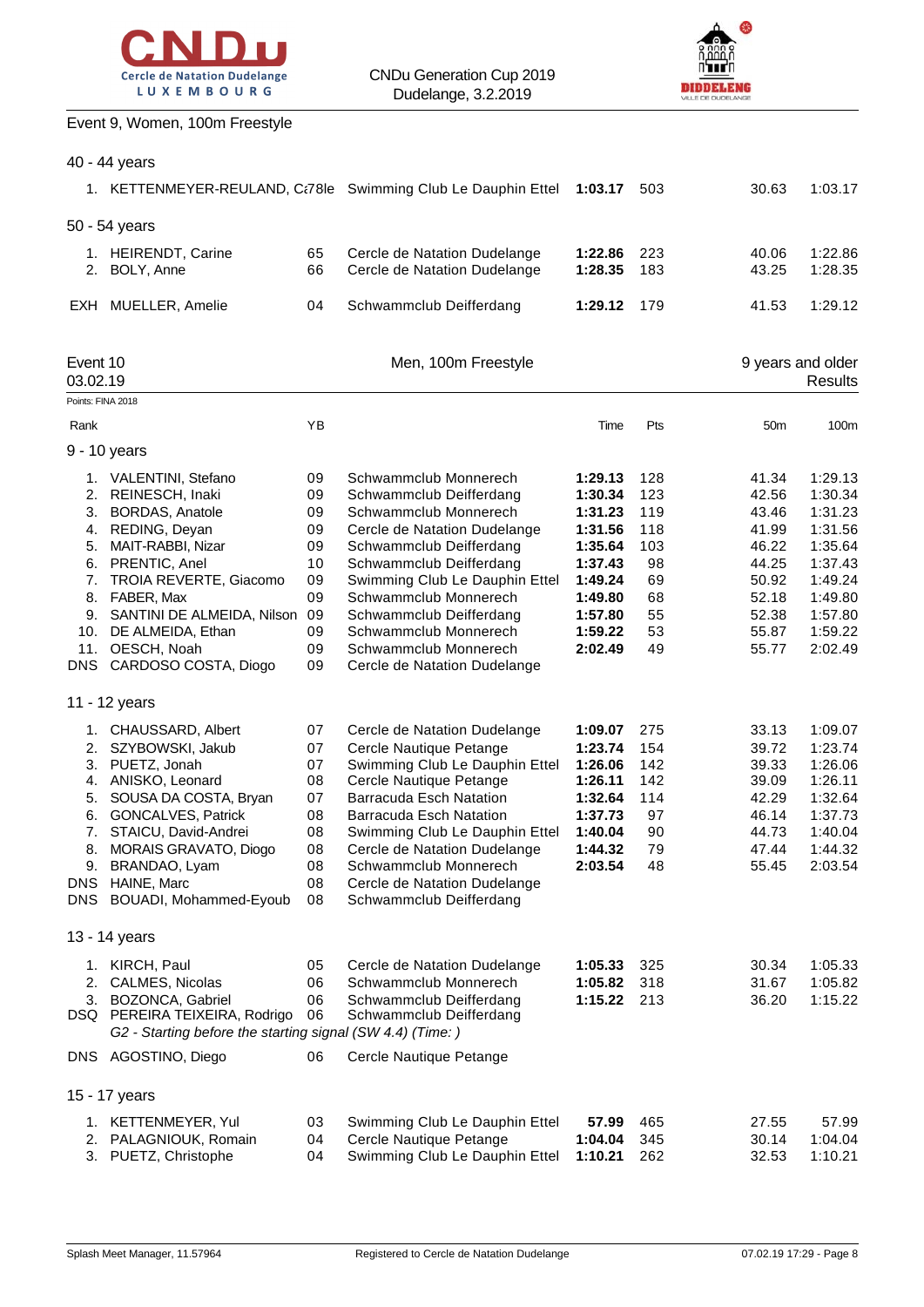



#### Event 10, Men, 100m Freestyle

|                      | 18 - 24 years                                                                  |                |                                                                                             |                                           |                    |                 |         |                                                                                                 |                        |
|----------------------|--------------------------------------------------------------------------------|----------------|---------------------------------------------------------------------------------------------|-------------------------------------------|--------------------|-----------------|---------|-------------------------------------------------------------------------------------------------|------------------------|
|                      | 1. FERAGOTTO, Noe                                                              | 01             | Swimming Club Le Dauphin Ettel                                                              |                                           | 1:05.82            | 318             |         | 30.62                                                                                           | 1:05.82                |
|                      | 55 - 59 years                                                                  |                |                                                                                             |                                           |                    |                 |         |                                                                                                 |                        |
|                      | 1. JOVET, Andre<br>2. CHALMER-RASMUSSEN, Olaf 64                               | 63             | Swimming Luxembourg<br>Cercle de Natation Dudelange                                         |                                           | 1:06.00<br>1:17.66 | 315<br>193      |         | 31.33<br>36.70                                                                                  | 1:06.00<br>1:17.66     |
|                      | EXH OUMINA, Reda                                                               | 08             | <b>Barracuda Esch Natation</b>                                                              |                                           | 1:30.93            | 120             |         | 40.96                                                                                           | 1:30.93                |
|                      | EXH OUMINA, Ziad                                                               | 06             | <b>Barracuda Esch Natation</b>                                                              |                                           | 1:32.91            | 113             |         | 41.25                                                                                           | 1:32.91                |
| Event 11<br>03.02.19 |                                                                                |                | Mixed, 4 x 50m Medley                                                                       |                                           |                    |                 |         |                                                                                                 | Open<br><b>Results</b> |
|                      | Points: FINA 2018                                                              |                |                                                                                             |                                           |                    |                 |         |                                                                                                 |                        |
| Rank                 |                                                                                |                |                                                                                             |                                           |                    |                 | Time    | Pts                                                                                             |                        |
|                      | 1. Schwammclub Déifferdang 1<br>WINKEL, Nadine<br>REINESCH, Laurent            | 04<br>74       | Schwammclub Deifferdang<br>LE DALLOUR, Thibaut<br>41.76<br>37.19<br>BACK, Jil               |                                           |                    | 88<br>97        | 2:21.24 | 325<br>28.58<br>33.71                                                                           |                        |
|                      | 2. Cercle Nautique Pétange 1<br>AVEZ, Paule Audrey<br>TORKELUND, Robert        | 08<br>59       | Cercle Nautique Petange<br>41.96<br>PALAGNIOUK, Romain<br>ALLAR, Maud<br>35.40              |                                           |                    | 04<br>08        | 2:26.80 | 290<br>35.41<br>34.03                                                                           |                        |
|                      | 3. Cercle de Natation Dudelange 1<br>WAGNER, Caroline<br>MORAIS GRAVATO, Diogo | 08<br>08       | Cercle de Natation Dudelange<br>42.26<br>REDING, Deyan<br>1:00.02<br>PACHECO DE SOUSA, Yara |                                           |                    | 09<br>09        | 3:23.15 | 109<br>50.01<br>50.86                                                                           |                        |
|                      |                                                                                |                |                                                                                             |                                           |                    |                 |         |                                                                                                 |                        |
| Event 12<br>03.02.19 |                                                                                |                | Women, 200m Backstroke                                                                      |                                           |                    |                 |         | 9 years and older                                                                               | <b>Results</b>         |
|                      | Points: FINA 2018                                                              |                |                                                                                             |                                           |                    |                 |         |                                                                                                 |                        |
| Rank                 |                                                                                | YB             |                                                                                             | Time                                      | Pts                | 50 <sub>m</sub> | 100m    | 150m                                                                                            | 200m                   |
|                      | 11 - 12 years<br>1. PHILIPPART, Lina                                           | 07             | Schwammclub Monnerech                                                                       | 2:51.83 334                               |                    |                 |         | 41.23 1:24.67 2:08.91 2:51.83                                                                   |                        |
|                      | 2. THILL, Gina                                                                 | 07<br>08       | Schwammclub Monnerech                                                                       | 2:54.91 316<br>3:05.42 265                |                    |                 |         | 40.68 1:25.08 2:09.84 2:54.91                                                                   |                        |
|                      | 3. ALLAR, Maud<br>4. CALMES, Liz                                               | 08             | Cercle Nautique Petange<br>Schwammclub Monnerech                                            | 3:08.37 253                               |                    |                 |         | 45.27 1:32.38 2:20.32 3:05.42<br>44.43 1:31.49 2:20.57 3:08.37                                  |                        |
|                      | 5. WAGNER, Caroline                                                            | 08             | Cercle de Natation Dudelange                                                                | 3:16.39 223                               |                    |                 |         | 46.32 1:36.19 2:28.22 3:16.39                                                                   |                        |
|                      | 6. GARBUGLIO, Jaya Lavinia<br>7. MARTUCCI, Sofia                               | 07<br>08       | Schwammclub Monnerech<br>Schwammclub Deifferdang                                            | 3:17.40 220<br>3:19.99 211                |                    |                 |         | 43.77 1:35.70 2:27.98 3:17.40<br>46.71 1:38.35 2:31.23 3:19.99                                  |                        |
|                      | 8. REDING, Sevda<br>DNS LINDMARK MELO, Maia                                    | 07<br>07       | Cercle de Natation Dudelange<br>Cercle de Natation Dudelange                                | 3:23.65 200                               |                    |                 |         | 46.29 1:37.03 2:30.51 3:23.65                                                                   |                        |
|                      | 13 - 14 years                                                                  |                |                                                                                             |                                           |                    |                 |         |                                                                                                 |                        |
|                      | 1. SOFFIO, Mara<br>2. HARIZIA, Celia                                           | 06<br>05<br>05 | Schwammclub Monnerech<br>Schwammclub Monnerech                                              | 2:47.66 359<br>2:48.81 352<br>2:53.76 323 |                    |                 |         | 39.08 1:22.77 2:06.34 2:47.66<br>39.88 1:22.95 2:06.64 2:48.81<br>39.11 1:23.90 2:10.21 2:53.76 |                        |
|                      | 3. BARBERON, Sophie<br>DNS SIEBENS, Hanne<br>DNS POPA, Sonia                   | 06<br>06       | Cercle de Natation Dudelange<br>Cercle de Natation Dudelange<br>Schwammclub Monnerech       |                                           |                    |                 |         |                                                                                                 |                        |
|                      | 15 - 17 years                                                                  |                |                                                                                             |                                           |                    |                 |         |                                                                                                 |                        |
|                      | 1. KETTENMEYER, Ly<br>2. CALMES, Lara                                          | 04<br>04       | Swimming Club Le Dauphin Ettel2:36.30 443<br>Schwammclub Monnerech                          | 2:58.94 295                               |                    |                 |         | 37.86 1:17.37 1:57.10 2:36.30<br>41.45 1:26.59 2:13.28 2:58.94                                  |                        |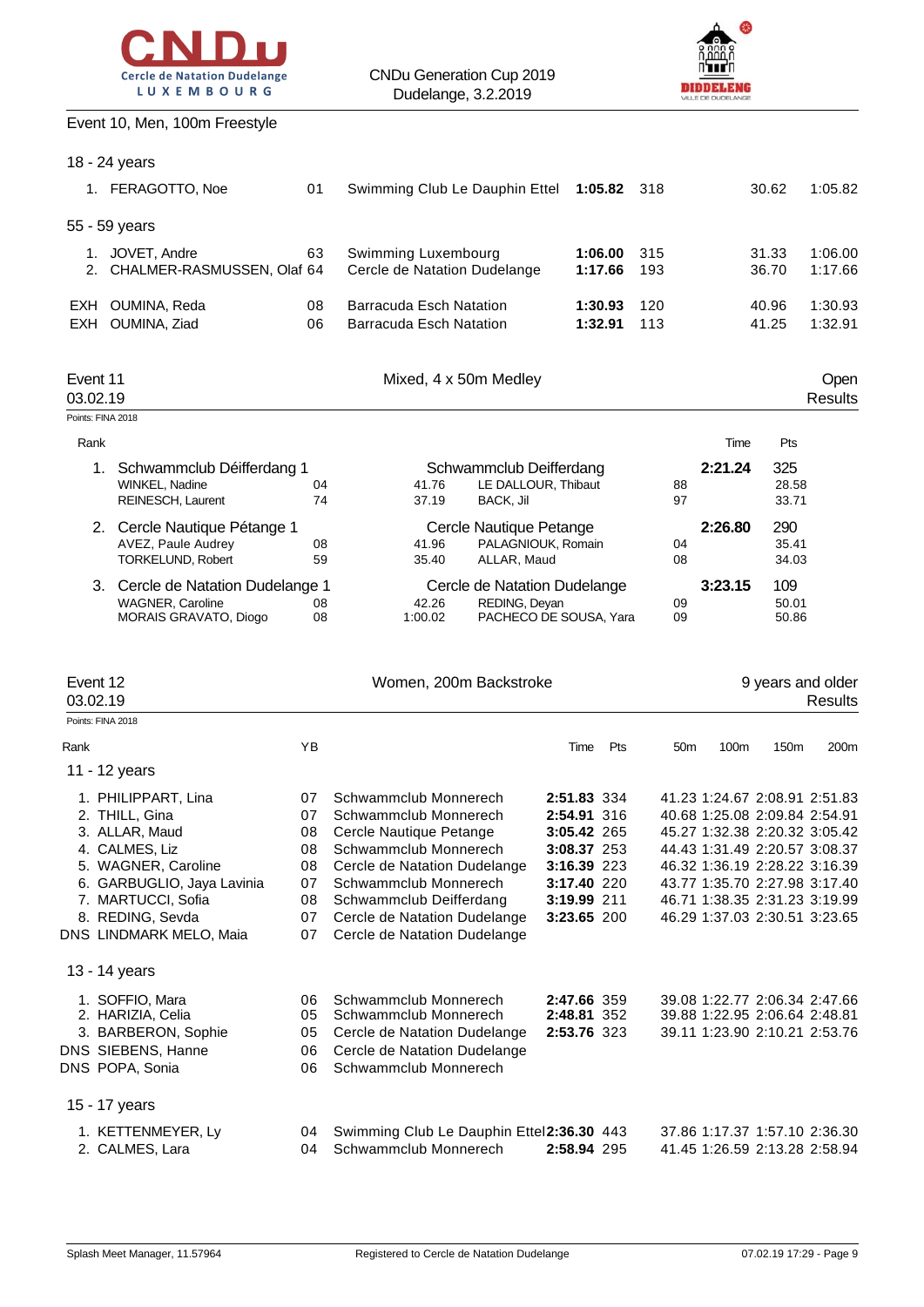



#### Event 12, Women, 200m Backstroke

|                                                        | 18 - 24 years                                                                                                                                                                                                                                                                                     |                                                                                  |                                                                                                                                                                                                                                                                                                                                                                                                         |                                                          |                                                                                                                       |                                                                          |                                                                                                                                  |                                                                                                   |                                                                                                                       |
|--------------------------------------------------------|---------------------------------------------------------------------------------------------------------------------------------------------------------------------------------------------------------------------------------------------------------------------------------------------------|----------------------------------------------------------------------------------|---------------------------------------------------------------------------------------------------------------------------------------------------------------------------------------------------------------------------------------------------------------------------------------------------------------------------------------------------------------------------------------------------------|----------------------------------------------------------|-----------------------------------------------------------------------------------------------------------------------|--------------------------------------------------------------------------|----------------------------------------------------------------------------------------------------------------------------------|---------------------------------------------------------------------------------------------------|-----------------------------------------------------------------------------------------------------------------------|
|                                                        | 1. WEYRICH, Laura                                                                                                                                                                                                                                                                                 | 01                                                                               | Swimming Club Le Dauphin Ettel2:51.32 337                                                                                                                                                                                                                                                                                                                                                               |                                                          |                                                                                                                       |                                                                          | 40.36 1:23.38 2:07.63 2:51.32                                                                                                    |                                                                                                   |                                                                                                                       |
|                                                        | 40 - 44 years                                                                                                                                                                                                                                                                                     |                                                                                  |                                                                                                                                                                                                                                                                                                                                                                                                         |                                                          |                                                                                                                       |                                                                          |                                                                                                                                  |                                                                                                   |                                                                                                                       |
|                                                        |                                                                                                                                                                                                                                                                                                   |                                                                                  | 1. KETTENMEYER-REULAND, Car78> Swimming Club Le Dauphin Ettel2:37.98 429                                                                                                                                                                                                                                                                                                                                |                                                          |                                                                                                                       |                                                                          | 37.06 1:16.40 1:57.43 2:37.98                                                                                                    |                                                                                                   |                                                                                                                       |
| Event 13<br>03.02.19                                   |                                                                                                                                                                                                                                                                                                   |                                                                                  | Men, 200m Backstroke                                                                                                                                                                                                                                                                                                                                                                                    |                                                          |                                                                                                                       |                                                                          |                                                                                                                                  |                                                                                                   | 9 years and older<br><b>Results</b>                                                                                   |
| Points: FINA 2018                                      |                                                                                                                                                                                                                                                                                                   |                                                                                  |                                                                                                                                                                                                                                                                                                                                                                                                         |                                                          |                                                                                                                       |                                                                          |                                                                                                                                  |                                                                                                   |                                                                                                                       |
| Rank                                                   |                                                                                                                                                                                                                                                                                                   | YB                                                                               |                                                                                                                                                                                                                                                                                                                                                                                                         | Time                                                     | Pts                                                                                                                   | 50 <sub>m</sub>                                                          | 100m                                                                                                                             | 150m                                                                                              | 200m                                                                                                                  |
|                                                        | 13 - 14 years                                                                                                                                                                                                                                                                                     |                                                                                  |                                                                                                                                                                                                                                                                                                                                                                                                         |                                                          |                                                                                                                       |                                                                          |                                                                                                                                  |                                                                                                   |                                                                                                                       |
|                                                        | 1. CALMES, Nicolas<br>2. WESTER, Ben<br>3. OLINGER, Liam<br>4. KIRCH, Paul                                                                                                                                                                                                                        | 06<br>06<br>05<br>05                                                             | Schwammclub Monnerech<br>Cercle de Natation Dudelange<br>Schwammclub Monnerech<br>Cercle de Natation Dudelange                                                                                                                                                                                                                                                                                          | 2:44.25 265<br>2:45.58 259<br>2:46.90 253<br>2:47.53 250 |                                                                                                                       |                                                                          | 37.70 1:18.57 2:01.71 2:44.25<br>39.14 1:20.73 2:04.11 2:45.58<br>39.15 1:22.17 2:05.32 2:46.90<br>38.63 1:20.67 2:04.21 2:47.53 |                                                                                                   |                                                                                                                       |
|                                                        | 15 - 17 years                                                                                                                                                                                                                                                                                     |                                                                                  |                                                                                                                                                                                                                                                                                                                                                                                                         |                                                          |                                                                                                                       |                                                                          |                                                                                                                                  |                                                                                                   |                                                                                                                       |
|                                                        | 1. PALAGNIOUK, Romain                                                                                                                                                                                                                                                                             | 04                                                                               | Cercle Nautique Petange                                                                                                                                                                                                                                                                                                                                                                                 | 2:41.77 278                                              |                                                                                                                       |                                                                          | 36.43 1:17.93 2:00.34 2:41.77                                                                                                    |                                                                                                   |                                                                                                                       |
| Event 14<br>03.02.19<br>Points: FINA 2018              |                                                                                                                                                                                                                                                                                                   |                                                                                  | Women, 100m Breaststroke                                                                                                                                                                                                                                                                                                                                                                                |                                                          |                                                                                                                       |                                                                          |                                                                                                                                  |                                                                                                   | 9 years and older<br><b>Results</b>                                                                                   |
| Rank                                                   |                                                                                                                                                                                                                                                                                                   | ΥB                                                                               |                                                                                                                                                                                                                                                                                                                                                                                                         |                                                          | Time                                                                                                                  | Pts                                                                      |                                                                                                                                  | 50 <sub>m</sub>                                                                                   | 100m                                                                                                                  |
|                                                        | 9 - 10 years                                                                                                                                                                                                                                                                                      |                                                                                  |                                                                                                                                                                                                                                                                                                                                                                                                         |                                                          |                                                                                                                       |                                                                          |                                                                                                                                  |                                                                                                   |                                                                                                                       |
|                                                        | 1. PRENTIC, Anela<br>2. PACHECO DE SOUSA, Yara<br>3. ALVES CABRAL, Kiara                                                                                                                                                                                                                          | 09<br>09<br>09                                                                   | Schwammclub Deifferdang<br>Cercle de Natation Dudelange<br>Schwammclub Monnerech                                                                                                                                                                                                                                                                                                                        |                                                          | 2:01.34<br>2:28.63<br>2:44.73                                                                                         | 135<br>73<br>54                                                          |                                                                                                                                  | 56.89<br>1:10.92<br>1:15.62                                                                       | 2:01.34<br>2:28.63<br>2:44.73                                                                                         |
|                                                        | 11 - 12 years                                                                                                                                                                                                                                                                                     |                                                                                  |                                                                                                                                                                                                                                                                                                                                                                                                         |                                                          |                                                                                                                       |                                                                          |                                                                                                                                  |                                                                                                   |                                                                                                                       |
| 5.<br>6.<br>7.<br>8.<br>DNS<br>DNS                     | 1. ALLAR, Maud<br>2. REINESCH, Leeloo<br>3. CALMES, Liz<br>4. PHILIPPART, Lina<br>PETESCH, Lea<br>GARBUGLIO, Jaya Lavinia<br>REDING, Sevda<br>CORBEEL BASTIN, Ava<br>9. ALBERS, Emely<br>10. PEIFFER, Noemie<br>11. GUTH, Sophie<br>LINDMARK MELO, Maia<br>SELMANOVIC, Amina<br>DNS THINNES, Lena | 08<br>07<br>08<br>07<br>07<br>07<br>07<br>07<br>08<br>08<br>07<br>07<br>07<br>07 | Cercle Nautique Petange<br>Schwammclub Monnerech<br>Schwammclub Monnerech<br>Schwammclub Monnerech<br>Schwammclub Monnerech<br>Schwammclub Monnerech<br>Cercle de Natation Dudelange<br>Swimming Club Le Dauphin Ettel<br>Swimming Club Le Dauphin Ettel<br>Schwammclub Monnerech<br>Swimming Club Le Dauphin Ettel<br>Cercle de Natation Dudelange<br>Schwammclub Deifferdang<br>Schwammclub Monnerech |                                                          | 1:35.29<br>1:35.66<br>1:35.76<br>1:36.25<br>1:40.54<br>1:42.70<br>1:43.45<br>1:47.36<br>1:57.34<br>2:00.45<br>2:15.73 | 280<br>277<br>276<br>271<br>238<br>223<br>219<br>195<br>150<br>138<br>96 |                                                                                                                                  | 45.11<br>45.87<br>45.06<br>45.23<br>48.02<br>48.07<br>48.28<br>49.15<br>55.36<br>58.21<br>1:03.43 | 1:35.29<br>1:35.66<br>1:35.76<br>1:36.25<br>1:40.54<br>1:42.70<br>1:43.45<br>1:47.36<br>1:57.34<br>2:00.45<br>2:15.73 |
|                                                        | 13 - 14 years                                                                                                                                                                                                                                                                                     |                                                                                  |                                                                                                                                                                                                                                                                                                                                                                                                         |                                                          |                                                                                                                       |                                                                          |                                                                                                                                  |                                                                                                   |                                                                                                                       |
| 1.<br>2.<br>3.<br>4.<br>5.<br><b>DNS</b><br><b>DNS</b> | KETTENMEYER, Yin<br><b>BARBERON, Sophie</b><br>SOFFIO, Mara<br><b>BERTRANG, Marina</b><br><b>MERTENS, Malika</b><br>SIEBENS, Hanne<br>BRANDAO, Lynn                                                                                                                                               | 06<br>05<br>06<br>05<br>05<br>06<br>05                                           | Swimming Club Le Dauphin Ettel<br>Cercle de Natation Dudelange<br>Schwammclub Monnerech<br>Schwammclub Monnerech<br>Cercle de Natation Dudelange<br>Cercle de Natation Dudelange<br>Schwammclub Monnerech                                                                                                                                                                                               |                                                          | 1:31.43<br>1:32.56<br>1:33.93<br>1:39.59<br>1:44.71                                                                   | 317<br>305<br>292<br>245<br>211                                          |                                                                                                                                  | 43.25<br>43.46<br>45.12<br>46.23<br>50.10                                                         | 1:31.43<br>1:32.56<br>1:33.93<br>1:39.59<br>1:44.71                                                                   |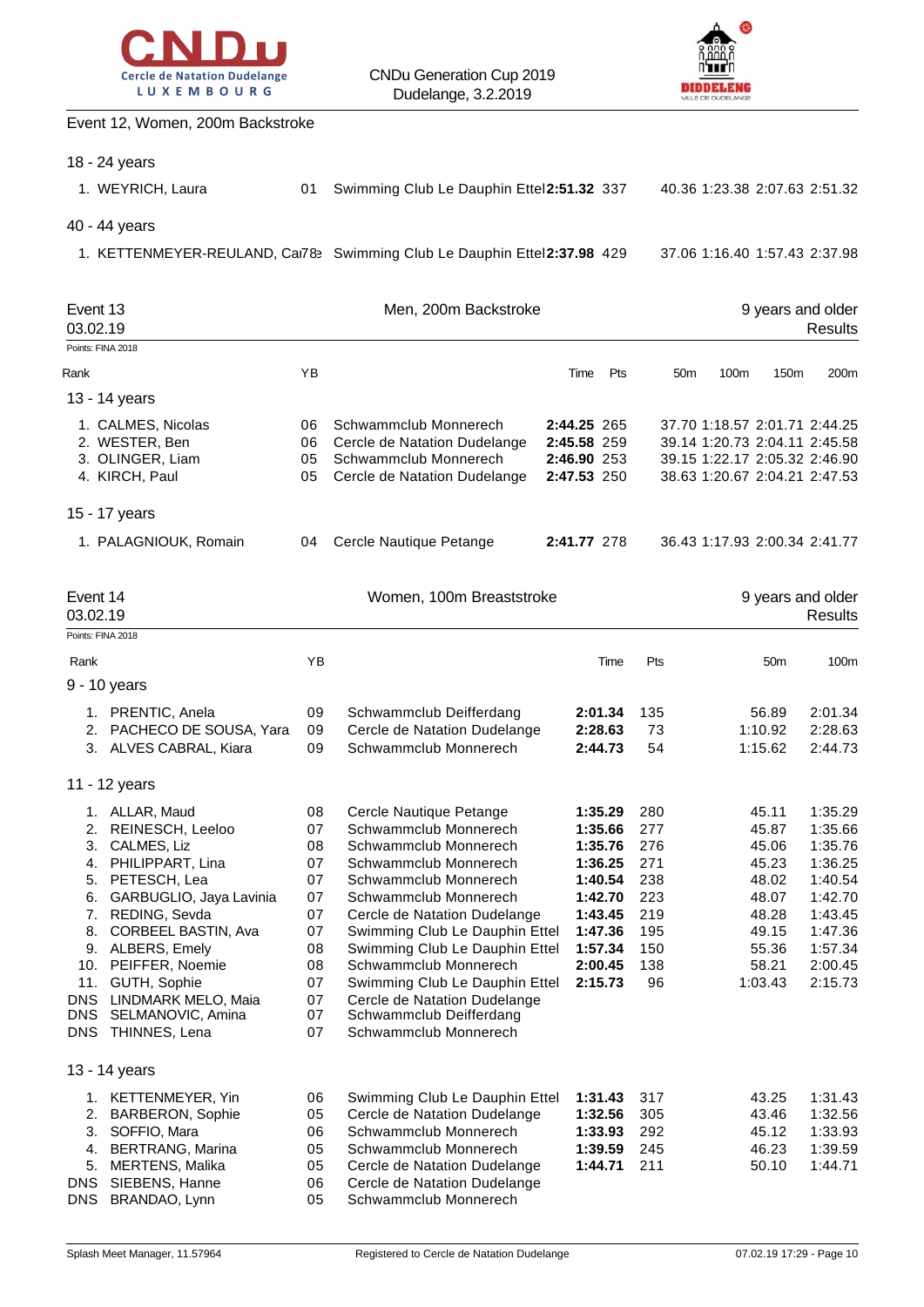



### Event 14, Girls, 100m Breaststroke, 13 - 14 years

| Rank              |                                                   | YB       |                                                                                                                | Time               | Pts        | 50 <sub>m</sub>    | 100m               |
|-------------------|---------------------------------------------------|----------|----------------------------------------------------------------------------------------------------------------|--------------------|------------|--------------------|--------------------|
|                   | DNS POPA, Sonia                                   | 06       | Schwammclub Monnerech                                                                                          |                    |            |                    |                    |
|                   |                                                   |          |                                                                                                                |                    |            |                    |                    |
|                   | 15 - 17 years                                     |          |                                                                                                                |                    |            |                    |                    |
|                   | 1. WINKEL, Nadine                                 | 04       | Schwammclub Deifferdang                                                                                        | 1:36.05            | 273        | 45.51              | 1:36.05            |
|                   | 2. KRIER, Zoe<br>DSQ HIDAN, Marwa                 | 02<br>04 | Cercle de Natation Dudelange<br>Cercle de Natation Dudelange                                                   | 1:46.94            | 198        | 49.43              | 1:46.94            |
|                   |                                                   |          | B1 - more than one single butterfly kick before the first breaststroke kick (SW 7.1) (Time: )                  |                    |            |                    |                    |
|                   |                                                   |          |                                                                                                                |                    |            |                    |                    |
|                   | 50 - 54 years                                     |          |                                                                                                                |                    |            |                    |                    |
|                   | 1. HEIRENDT, Carine                               | 65       | Cercle de Natation Dudelange                                                                                   | 1:44.80            | 210        | 48.66              | 1:44.80            |
|                   | 2. FLAMMANG-WAGENER, M.                           | 65       | Cercle de Natation Dudelange                                                                                   | 1:52.68            | 169        | 53.08              | 1:52.68            |
|                   | EXH MUELLER, Amelie                               | 04       | Schwammclub Deifferdang                                                                                        | 1:52.01            | 172        | 50.83              | 1:52.01            |
| Event 15          |                                                   |          | Men, 100m Breaststroke                                                                                         |                    |            |                    | 9 years and older  |
| 03.02.19          |                                                   |          |                                                                                                                |                    |            |                    | <b>Results</b>     |
| Points: FINA 2018 |                                                   |          |                                                                                                                |                    |            |                    |                    |
| Rank              |                                                   | ΥB       |                                                                                                                | Time               | Pts        | 50 <sub>m</sub>    | 100m               |
|                   | 9 - 10 years                                      |          |                                                                                                                |                    |            |                    |                    |
|                   | 1. VALENTINI, Stefano                             | 09       | Schwammclub Monnerech                                                                                          | 1:50.09            | 128        | 53.29              | 1:50.09            |
|                   | 2. BORDAS, Anatole                                | 09       | Schwammclub Monnerech                                                                                          | 1:50.19            | 128        | 53.63              | 1:50.19            |
|                   | 3. REDING, Deyan<br>4. REINESCH, Inaki            | 09<br>09 | Cercle de Natation Dudelange                                                                                   | 1:52.00<br>1:55.02 | 122<br>113 | 52.09<br>55.32     | 1:52.00<br>1:55.02 |
|                   | 5. PRENTIC, Anel                                  | 10       | Schwammclub Deifferdang<br>Schwammclub Deifferdang                                                             | 2:06.94            | 84         | 59.03              | 2:06.94            |
|                   | 6. TROIA REVERTE, Giacomo                         | 09       | Swimming Club Le Dauphin Ettel                                                                                 | 2:10.73            | 76         | 1:02.25            | 2:10.73            |
|                   | 7. MAIT-RABBI, Nizar                              | 09       | Schwammclub Deifferdang                                                                                        | 2:11.27            | 76         | 1:03.07            | 2:11.27            |
|                   | 8. SANTINI DE ALMEIDA, Nilson                     | 09       | Schwammclub Deifferdang                                                                                        | 2:35.83            | 45         | 1:13.37            | 2:35.83            |
|                   | DNS CARDOSO COSTA, Diogo                          | 09       | Cercle de Natation Dudelange                                                                                   |                    |            |                    |                    |
|                   | 11 - 12 years                                     |          |                                                                                                                |                    |            |                    |                    |
|                   | 1. PUETZ, Jonah                                   | 07       | Swimming Club Le Dauphin Ettel                                                                                 | 1:41.15            | 166        | 47.22              | 1:41.15            |
|                   | 2. SZYBOWSKI, Jakub                               | 07       | Cercle Nautique Petange                                                                                        | 1:49.62            | 130        | 54.12              | 1:49.62            |
|                   | 3. ANISKO, Leonard                                | 08       | Cercle Nautique Petange                                                                                        | 1:50.68 126        |            | 52.26              | 1:50.68            |
|                   | 4. STAICU, David-Andrei                           | 08       | Swimming Club Le Dauphin Ettel                                                                                 | 2:02.37            | 93         | 54.29              | 2:02.37            |
|                   | 5. GONCALVES, Patrick<br>6. MORAIS GRAVATO, Diogo | 08<br>08 | Barracuda Esch Natation<br>Cercle de Natation Dudelange                                                        | 2:07.08<br>2:08.40 | 83<br>81   | 1:00.87<br>1:00.73 | 2:07.08<br>2:08.40 |
|                   | DSQ BRANDAO, Lyam                                 | 08       | Schwammclub Monnerech                                                                                          |                    |            |                    |                    |
|                   |                                                   |          | B11 - movements of the legs not simultaneous, not on the same horizontal plane or alternating (SW 7.4) (Time:) |                    |            |                    |                    |
|                   | DNS HAINE, Marc                                   | 08       | Cercle de Natation Dudelange                                                                                   |                    |            |                    |                    |
|                   | 13 - 14 years                                     |          |                                                                                                                |                    |            |                    |                    |
|                   | 1. OLINGER, Liam                                  | 05       | Schwammclub Monnerech                                                                                          | 1:29.95            | 236        | 41.79              | 1:29.95            |
|                   | 2. WESTER, Ben                                    | 06       | Cercle de Natation Dudelange                                                                                   | 1:40.62            | 168        | 47.75              | 1:40.62            |
|                   | 3. BOZONCA, Gabriel                               | 06       | Schwammclub Deifferdang                                                                                        | 1:45.92            | 144        | 49.37              | 1:45.92            |
|                   | 15 - 17 years                                     |          |                                                                                                                |                    |            |                    |                    |
|                   | 1. PUETZ, Christophe                              | 04       | Swimming Club Le Dauphin Ettel                                                                                 | <b>1:28.14</b> 251 |            | 41.22              | 1:28.14            |
|                   | 45 - 49 years                                     |          |                                                                                                                |                    |            |                    |                    |
|                   | 1. REINESCH, Laurent                              | 74       | Schwammclub Deifferdang                                                                                        | 1:26.61            | 264        | 41.24              | 1:26.61            |
|                   |                                                   |          |                                                                                                                |                    |            |                    |                    |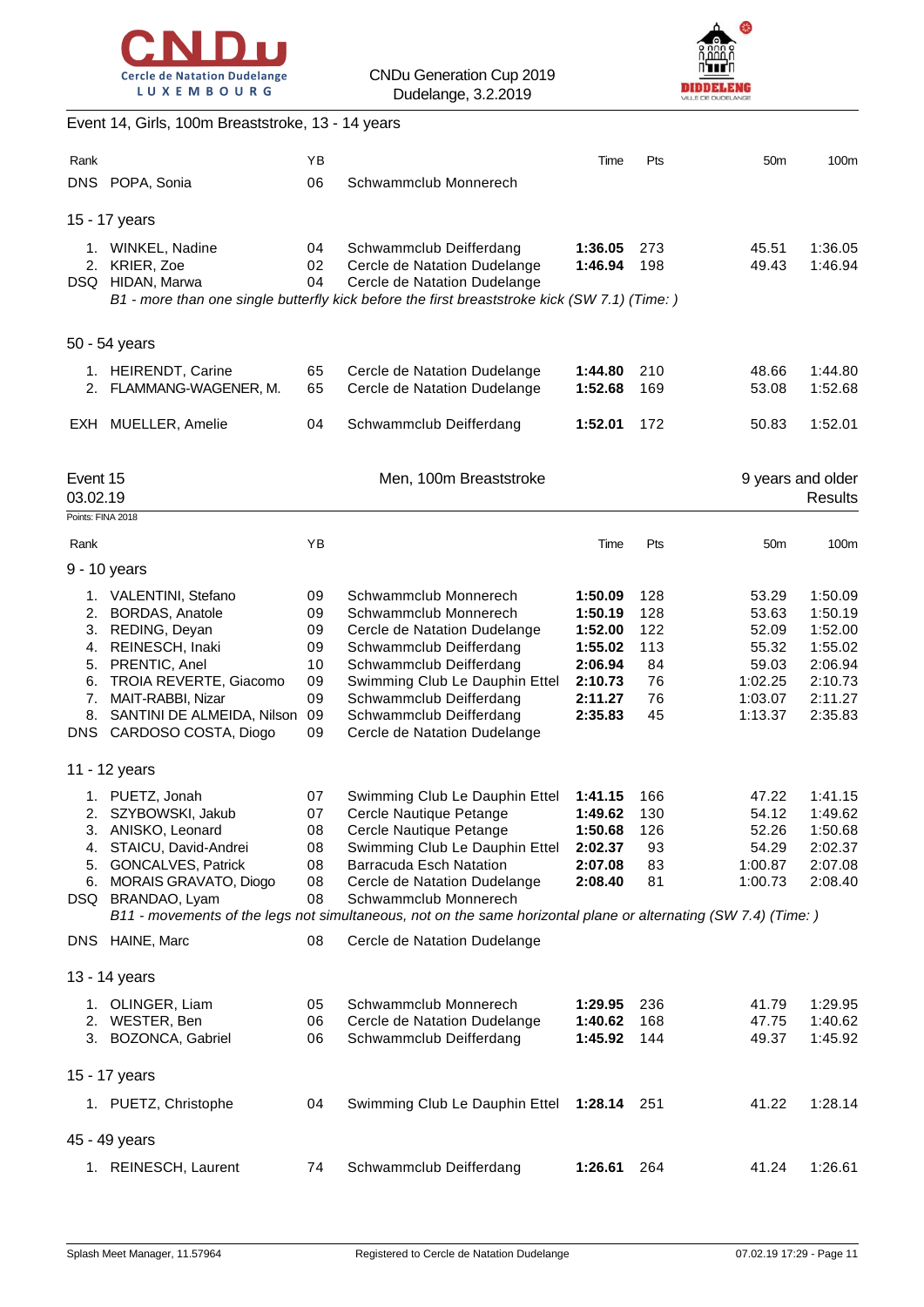



#### Event 15, Men, 100m Breaststroke

| <b>EXH</b><br><b>EXH</b> | OUMINA, Reda<br>08<br>OUMINA, Ziad<br>06 |  | 2:06.16<br><b>Barracuda Esch Natation</b><br>85<br><b>Barracuda Esch Natation</b><br>2:09.49<br>79 |                              |  | 59.61<br>1:01.15 | 2:06.16<br>2:09.49 |                                |
|--------------------------|------------------------------------------|--|----------------------------------------------------------------------------------------------------|------------------------------|--|------------------|--------------------|--------------------------------|
| Event 16<br>03.02.19     |                                          |  |                                                                                                    | 25m Backstroke Kicks         |  |                  |                    | 9 years and younger<br>Results |
| Points: FINA 2018        |                                          |  |                                                                                                    |                              |  |                  |                    |                                |
| Rank                     |                                          |  | YB                                                                                                 |                              |  | Time             | Pts                |                                |
| 1.                       | RESL, Dana                               |  | 11                                                                                                 | Cercle de Natation Dudelange |  | 28.23            |                    |                                |
| 2.                       | WAGNER, Sandra                           |  | 11                                                                                                 | Cercle de Natation Dudelange |  | 28.70            |                    |                                |
| 3.                       | <b>REUTER, Pierre Rene</b>               |  | 10                                                                                                 | Cercle de Natation Dudelange |  | 29.33            |                    |                                |
| 4.                       | ZANAROLI, Renzo                          |  | 10                                                                                                 | Cercle de Natation Dudelange |  | 31.87            |                    |                                |
| 5.                       | ZATKO, Tamy                              |  | 12                                                                                                 | Cercle de Natation Dudelange |  | 34.57            |                    |                                |
| 6.                       | MORAVCIK, Peter Jan                      |  | 10                                                                                                 | Cercle de Natation Dudelange |  | 36.01            |                    |                                |
| 7.                       | WESTER, Liam                             |  | 11                                                                                                 | Cercle de Natation Dudelange |  | 36.26            |                    |                                |
| 8.                       | MEDDOURI, Firdaws                        |  | $12 \overline{ }$                                                                                  | Cercle de Natation Dudelange |  | 36.29            |                    |                                |
| 9.                       | VINHAS, Loan                             |  | 11                                                                                                 | Cercle de Natation Dudelange |  | 38.01            |                    |                                |
| 10.                      | KLOCKER, Mateo<br>$DQ + 10$ seconds      |  | 10                                                                                                 | Cercle de Natation Dudelange |  | 57.58            |                    |                                |
| <b>DNS</b>               | POPESCU, Alexandre-Christian             |  | 11                                                                                                 | Cercle de Natation Dudelange |  |                  |                    |                                |
| <b>DNS</b>               | STENZEL SCHLECHTER, Fynn                 |  | 10                                                                                                 | Cercle de Natation Dudelange |  |                  |                    |                                |
| <b>DNS</b>               | <b>WIRION, Tunn</b>                      |  | 10                                                                                                 | Cercle de Natation Dudelange |  |                  |                    |                                |
|                          | EXH FERNANDES DIAS, Joao                 |  | 12                                                                                                 | Cercle de Natation Dudelange |  | 33.43            |                    |                                |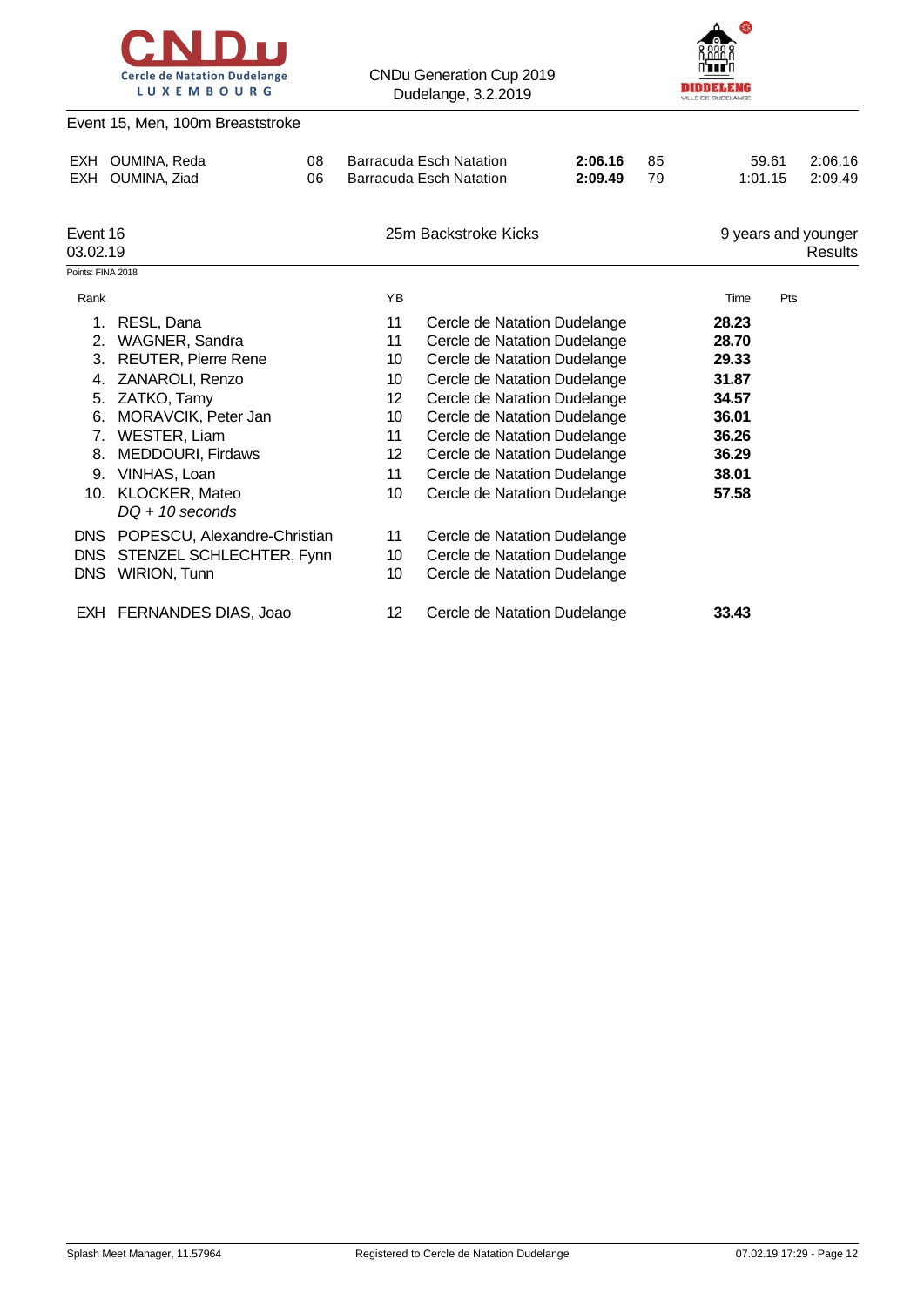



## 2 - Afternoon Session 03.02.19 - 14:15

|                   | Event 17<br>03.02.19         |                 | 25m Crawl Kicks              | 9 years and younger<br>Results |     |  |
|-------------------|------------------------------|-----------------|------------------------------|--------------------------------|-----|--|
| Points: FINA 2018 |                              |                 |                              |                                |     |  |
| Rank              |                              | YB.             |                              | Time                           | Pts |  |
|                   | RESL, Dana                   | 11              | Cercle de Natation Dudelange | 25.09                          |     |  |
| 2.                | <b>REUTER, Pierre Rene</b>   | 10              | Cercle de Natation Dudelange | 25.41                          |     |  |
| 3.                | WAGNER, Sandra               | 11              | Cercle de Natation Dudelange | 26.04                          |     |  |
| 4.                | MORAVCIK, Peter Jan          | 10              | Cercle de Natation Dudelange | 30.73                          |     |  |
| 5.                | ZANAROLI, Renzo              | 10              | Cercle de Natation Dudelange | 34.08                          |     |  |
| 6.                | VINHAS, Loan                 | 11              | Cercle de Natation Dudelange | 34.53                          |     |  |
| 7.                | ZATKO, Tamy                  | 12 <sup>°</sup> | Cercle de Natation Dudelange | 35.78                          |     |  |
| 8.                | POPESCU, Alexandre-Christian | 11              | Cercle de Natation Dudelange | 38.08                          |     |  |
| 9.                | KLOCKER, Mateo               | 10              | Cercle de Natation Dudelange | 39.11                          |     |  |
| <b>DNS</b>        | MEDDOURI, Firdaws            | 12              | Cercle de Natation Dudelange |                                |     |  |
| DNS               | STENZEL SCHLECHTER, Fynn     | 10              | Cercle de Natation Dudelange |                                |     |  |
| <b>DNS</b>        | <b>WIRION, Tunn</b>          | 10              | Cercle de Natation Dudelange |                                |     |  |
| EXH.              | BALI, Ayanna                 | 10              | Cercle de Natation Dudelange | 41.35                          |     |  |

| Event 32 |  |
|----------|--|
|          |  |

| Event 32<br>03.02.19          | 4 x 50m - Special Olympics | Special Olympics & Friends<br><b>Results</b> |  |  |  |
|-------------------------------|----------------------------|----------------------------------------------|--|--|--|
| Points: FINA 2018             |                            |                                              |  |  |  |
| Rank                          |                            | Pts<br>Time                                  |  |  |  |
| EXH Special Olympics 5        | <b>Special Olympics</b>    | 3:10.27                                      |  |  |  |
| EISCHEN, Laurent              | JANKOWOY, Daniele<br>54.02 | 55.50                                        |  |  |  |
|                               | 39.63                      | 41.12                                        |  |  |  |
| <b>EXH</b> Special Olympics 2 | <b>Special Olympics</b>    | 3:10.42                                      |  |  |  |

| ∟∧⊔        | OPCUAL ORIGINAL 2         |         | Opecial Olympics        | J. IV.44 |         |
|------------|---------------------------|---------|-------------------------|----------|---------|
|            | <b>GEORGES, Elise</b>     | 42.93   | DOFFING, Sheila         |          | 1:01.87 |
|            |                           | 39.69   |                         |          | 45.93   |
| EXH.       | <b>Special Olympics 1</b> |         | <b>Special Olympics</b> | 3:21.82  |         |
|            | STREITZ, Lynn             | 1:23.32 | CALHORDO, Silvio        |          | 42.37   |
|            |                           | 41.10   |                         |          | 35.03   |
| <b>EXH</b> | Special Olympics 6        |         | <b>Special Olympics</b> | 3:24.77  |         |
|            | BUSHAJ, Iglien            | 1:02.42 | PLEIMLING, Lena         |          | 1:02.77 |
|            |                           | 45.51   |                         |          | 34.07   |
| <b>EXH</b> | Special Olympics 3        |         | <b>Special Olympics</b> | 3:25.66  |         |
|            | WERNER, Joy               | 1:17.52 | KONSBRUECK, Max         |          | 51.97   |
|            |                           | 37.06   |                         |          | 39.11   |
| <b>EXH</b> | Special Olympics 4        |         | <b>Special Olympics</b> | 3:26.95  |         |
|            | <b>BECKIUS, Myriam</b>    | 1:20.67 | OTTENS, Marten          |          | 46.95   |
|            |                           | 35.76   |                         |          | 43.57   |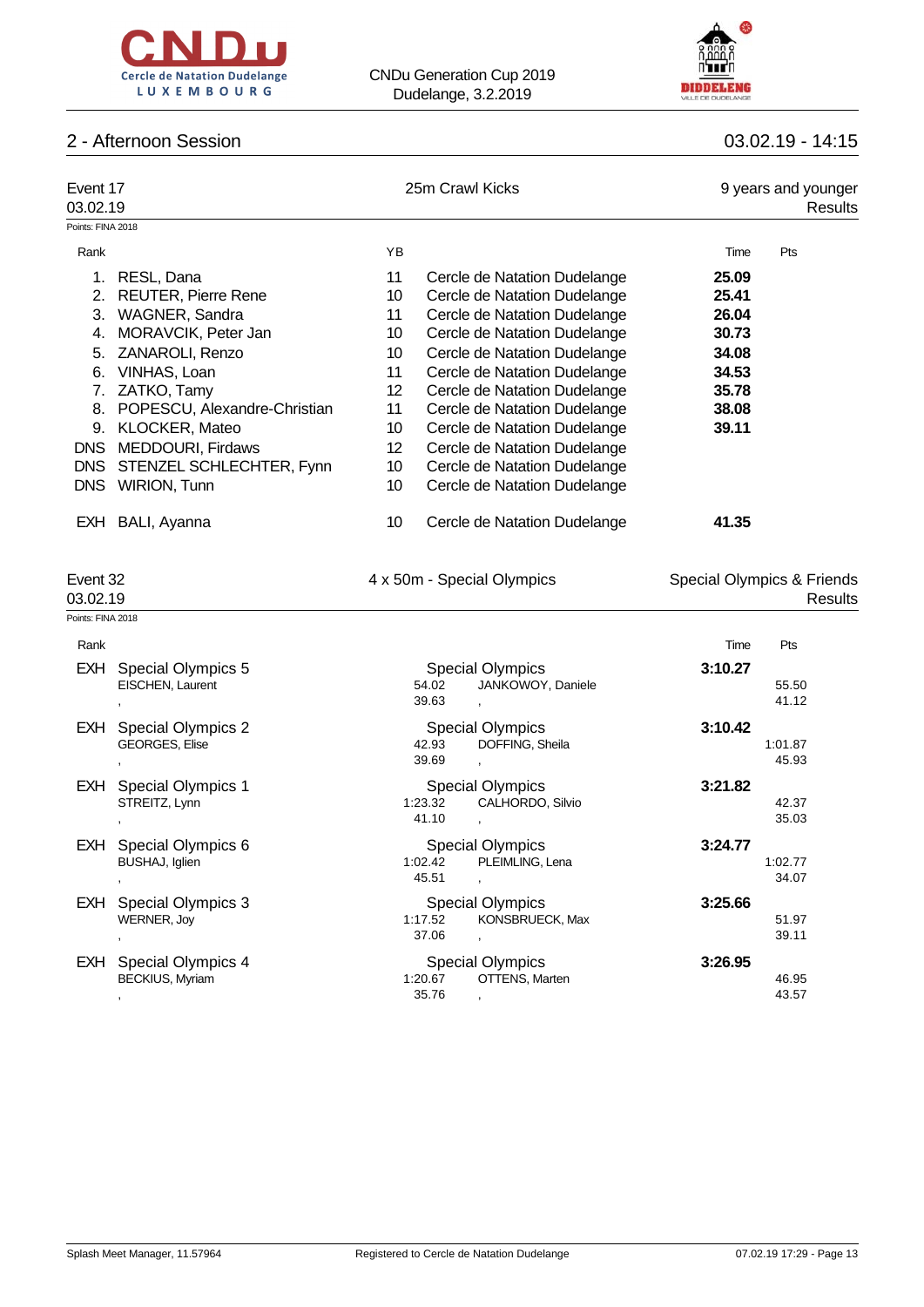



| Event 18<br>03.02.19                                                     |    | Mixed, 4 x 50m Freestyle                  |             |                                 |      |                 | Open<br><b>Results</b>              |
|--------------------------------------------------------------------------|----|-------------------------------------------|-------------|---------------------------------|------|-----------------|-------------------------------------|
| Points: FINA 2018                                                        |    |                                           |             |                                 |      |                 |                                     |
| Rank<br>Event 19<br>03.02.19                                             |    | Women, 200m Breaststroke                  |             |                                 | Time | Pts             | 9 years and older<br>Results        |
| Points: FINA 2018                                                        |    |                                           |             |                                 |      |                 |                                     |
| Rank                                                                     | YB |                                           | Pts<br>Time | 50 <sub>m</sub>                 | 100m | 150m            | 200m                                |
| 9 - 10 years                                                             |    |                                           |             |                                 |      |                 |                                     |
| 1. THILL, Lilly-Jana                                                     | 09 | Cercle de Natation Dudelange              | 4:33.24 119 | 1:04.62 2:16.36 3:25.92 4:33.24 |      |                 |                                     |
| 11 - 12 years                                                            |    |                                           |             |                                 |      |                 |                                     |
| 1. PEIFFER, Noemie                                                       | 08 | Schwammclub Monnerech                     | 4:07.82 160 |                                 |      |                 | 54.79 1:58.88 3:05.67 4:07.82       |
| 13 - 14 years                                                            |    |                                           |             |                                 |      |                 |                                     |
| 1. KETTENMEYER, Yin                                                      | 06 | Swimming Club Le Dauphin Ettel3:17.60 315 |             |                                 |      |                 | 46.59 1:37.94 2:28.39 3:17.60       |
| 40 - 44 years                                                            |    |                                           |             |                                 |      |                 |                                     |
| 1. KETTENMEYER-REULAND, Car783 Swimming Club Le Dauphin Ettel2:57.57 435 |    |                                           |             |                                 |      |                 | 40.50 1:25.32 2:11.43 2:57.57       |
| 50 - 54 years                                                            |    |                                           |             |                                 |      |                 |                                     |
| 1. FLAMMANG-WAGENER, Marie-F65 le Cercle de Natation Dudelange           |    |                                           | 4:12.62 151 |                                 |      |                 | 57.49 2:01.15 3:07.98 4:12.62       |
| Event 20<br>03.02.19                                                     |    | Men, 200m Breaststroke                    |             |                                 |      |                 | 9 years and older<br><b>Results</b> |
| Points: FINA 2018                                                        |    |                                           |             |                                 |      |                 |                                     |
| Rank                                                                     | YB |                                           | Pts<br>Time | 50 <sub>m</sub>                 | 100m | 150m            | 200m                                |
| 9 - 10 years                                                             |    |                                           |             |                                 |      |                 |                                     |
| 1. REDING, Deyan                                                         | 09 | Cercle de Natation Dudelange              | 4:04.65 119 |                                 |      |                 | 54.73 1:58.88 3:02.11 4:04.65       |
| 50 - 54 years                                                            |    |                                           |             |                                 |      |                 |                                     |
| 1. JUNCKER, Patrick                                                      | 67 | Swimming Luxembourg                       | 2:49.89 356 |                                 |      |                 | 39.54 1:22.25 2:05.73 2:49.89       |
| 55 - 59 years                                                            |    |                                           |             |                                 |      |                 |                                     |
| 1. CHALMER-RASMUSSEN, Olaf 64 Cercle de Natation Dudelange               |    |                                           | 3:30.08 188 |                                 |      |                 | 46.52 1:38.51 2:33.99 3:30.08       |
| Event 21<br>03.02.19                                                     |    | Women, 100m Backstroke                    |             |                                 |      |                 | 9 years and older<br><b>Results</b> |
| Points: FINA 2018                                                        |    |                                           |             |                                 |      |                 |                                     |
| Rank                                                                     | ΥB |                                           | Time        | Pts                             |      | 50 <sub>m</sub> | 100m                                |
| 9 - 10 years                                                             |    |                                           |             |                                 |      |                 |                                     |
| 1. PACHECO DE SOUSA, Yara                                                | 09 | Cercle de Natation Dudelange              | 2:19.56     | 61                              |      | 1:08.67         | 2:19.56                             |
| 11 - 12 years                                                            |    |                                           |             |                                 |      |                 |                                     |
| 1. WAGNER, Caroline                                                      | 08 | Cercle de Natation Dudelange              | 1:33.92 201 |                                 |      | 46.59           | 1:33.92                             |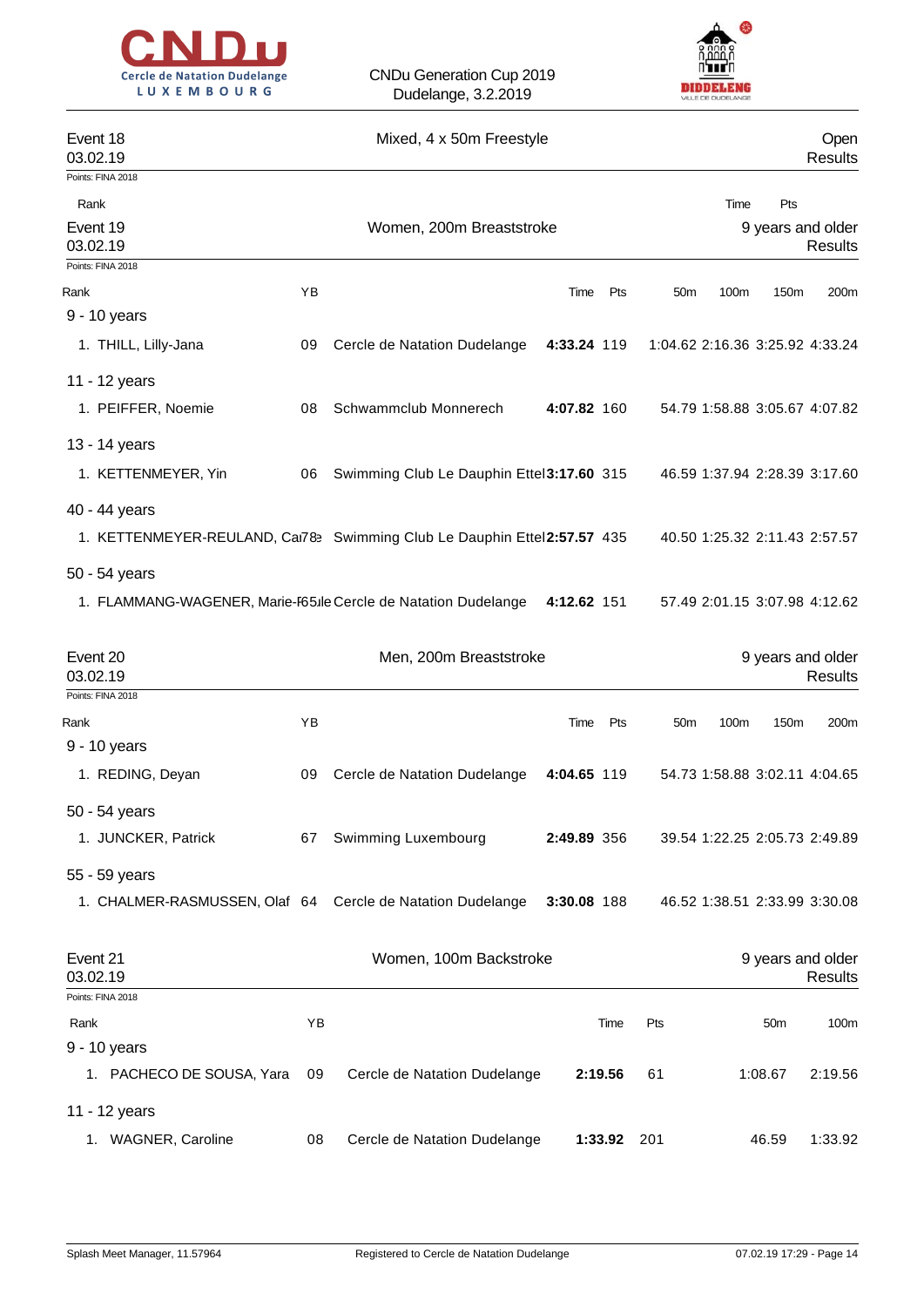



# Event 21, Women, 100m Backstroke

|                                           | 13 - 14 years                                                                |                |         |                                                                                         |                    |            |          |                            |                 |                                     |
|-------------------------------------------|------------------------------------------------------------------------------|----------------|---------|-----------------------------------------------------------------------------------------|--------------------|------------|----------|----------------------------|-----------------|-------------------------------------|
|                                           | 1. BERTRANG, Marina<br>2. MERTENS, Malika<br>DNS BRANDAO, Lynn               | 05<br>05<br>05 |         | Schwammclub Monnerech<br>Cercle de Natation Dudelange<br>Schwammclub Monnerech          | 1:28.86<br>1:29.59 | 237<br>231 |          |                            | 42.97<br>44.16  | 1:28.86<br>1:29.59                  |
|                                           | 15 - 17 years                                                                |                |         |                                                                                         |                    |            |          |                            |                 |                                     |
|                                           | 1. KETTENMEYER, Ly<br>2. KRIER, Zoe                                          | 04<br>02       |         | Swimming Club Le Dauphin Ettel<br>Cercle de Natation Dudelange                          | 1:14.46<br>1:40.35 | 403<br>164 |          |                            | 36.59<br>48.43  | 1:14.46<br>1:40.35                  |
| EXH                                       | MUELLER, Amelie                                                              | 04             |         | Schwammclub Deifferdang                                                                 | 1:35.58            | 190        |          |                            | 45.60           | 1:35.58                             |
| Event 22<br>03.02.19<br>Points: FINA 2018 |                                                                              |                |         | Men, 100m Backstroke                                                                    |                    |            |          |                            |                 | 9 years and older<br><b>Results</b> |
| Rank                                      |                                                                              | ΥB             |         |                                                                                         | Time               | Pts        |          |                            | 50 <sub>m</sub> | 100m                                |
|                                           | 9 - 10 years                                                                 |                |         |                                                                                         |                    |            |          |                            |                 |                                     |
|                                           | 1. CARDOSO COSTA, Diogo                                                      | 09             |         | Cercle de Natation Dudelange                                                            | 2:08.22            | 55         |          |                            | 1:03.48         | 2:08.22                             |
|                                           | 11 - 12 years                                                                |                |         |                                                                                         |                    |            |          |                            |                 |                                     |
|                                           | 1. ANISKO, Leonard<br>2. MORAIS GRAVATO, Diogo<br>DNS HAINE, Marc            | 08<br>08<br>08 |         | Cercle Nautique Petange<br>Cercle de Natation Dudelange<br>Cercle de Natation Dudelange | 1:32.82<br>2:01.83 | 146<br>64  |          |                            | 44.39<br>59.50  | 1:32.82<br>2:01.83                  |
|                                           | 13 - 14 years                                                                |                |         |                                                                                         |                    |            |          |                            |                 |                                     |
|                                           | 1. PEREIRA TEIXEIRA, Rodrigo                                                 | 06             |         | Schwammclub Deifferdang                                                                 | 1:55.61            | 75         |          |                            | 54.08           | 1:55.61                             |
|                                           | 15 - 17 years                                                                |                |         |                                                                                         |                    |            |          |                            |                 |                                     |
|                                           | 1. KETTENMEYER, Yul<br>2. PALAGNIOUK, Romain                                 | 03<br>04       |         | Swimming Club Le Dauphin Ettel<br>Cercle Nautique Petange                               | 1:10.38<br>1:14.28 | 335<br>285 |          |                            | 33.65<br>35.53  | 1:10.38<br>1:14.28                  |
| Event 23<br>03.02.19                      |                                                                              |                |         | 4 x 25m Fun Relay                                                                       |                    |            |          |                            |                 | Open<br><b>Results</b>              |
| Points: FINA 2018                         |                                                                              |                |         |                                                                                         |                    |            |          |                            |                 |                                     |
| Rank                                      | EXH Cercle de Natation Dudelange 1<br>MORAIS GRAVATO, Diogo<br>REDING, Deyan | 08<br>09       | 2:16.62 | Cercle de Natation Dudelange<br>THILL, Lilly-Jana<br>WAGNER, Caroline                   |                    |            | 09<br>08 | Time<br>4:19.42<br>2:02.80 | Pts             |                                     |
|                                           | <b>EXH</b> Circiu                                                            |                |         | Cercle de Natation Dudelange                                                            |                    |            |          | 4:42.17                    |                 |                                     |
|                                           |                                                                              |                | 2:25.49 | $\overline{\phantom{a}}$                                                                |                    |            |          | 2:16.68                    |                 |                                     |
|                                           | EXH Cercle de Natation Dudelange 2<br>CARDOSO COSTA, Diogo<br>HAINE, Marc    | 09<br>08       | 2:02.56 | Cercle de Natation Dudelange<br>PACHECO DE SOUSA, Yara<br>PEIFFER, Noemie               |                    |            | 09<br>08 | 4:45.37<br>2:42.81         |                 |                                     |
|                                           | EXH Cercle de Natation Dudelange 3<br>KRIER, Zoe<br><b>MERTENS, Malika</b>   | 02<br>05       | 1:35.88 | Cercle de Natation Dudelange<br>HIDAN, Marwa<br>MUELLER, Amelie                         |                    |            | 04<br>04 | 4:50.17<br>3:14.29         |                 |                                     |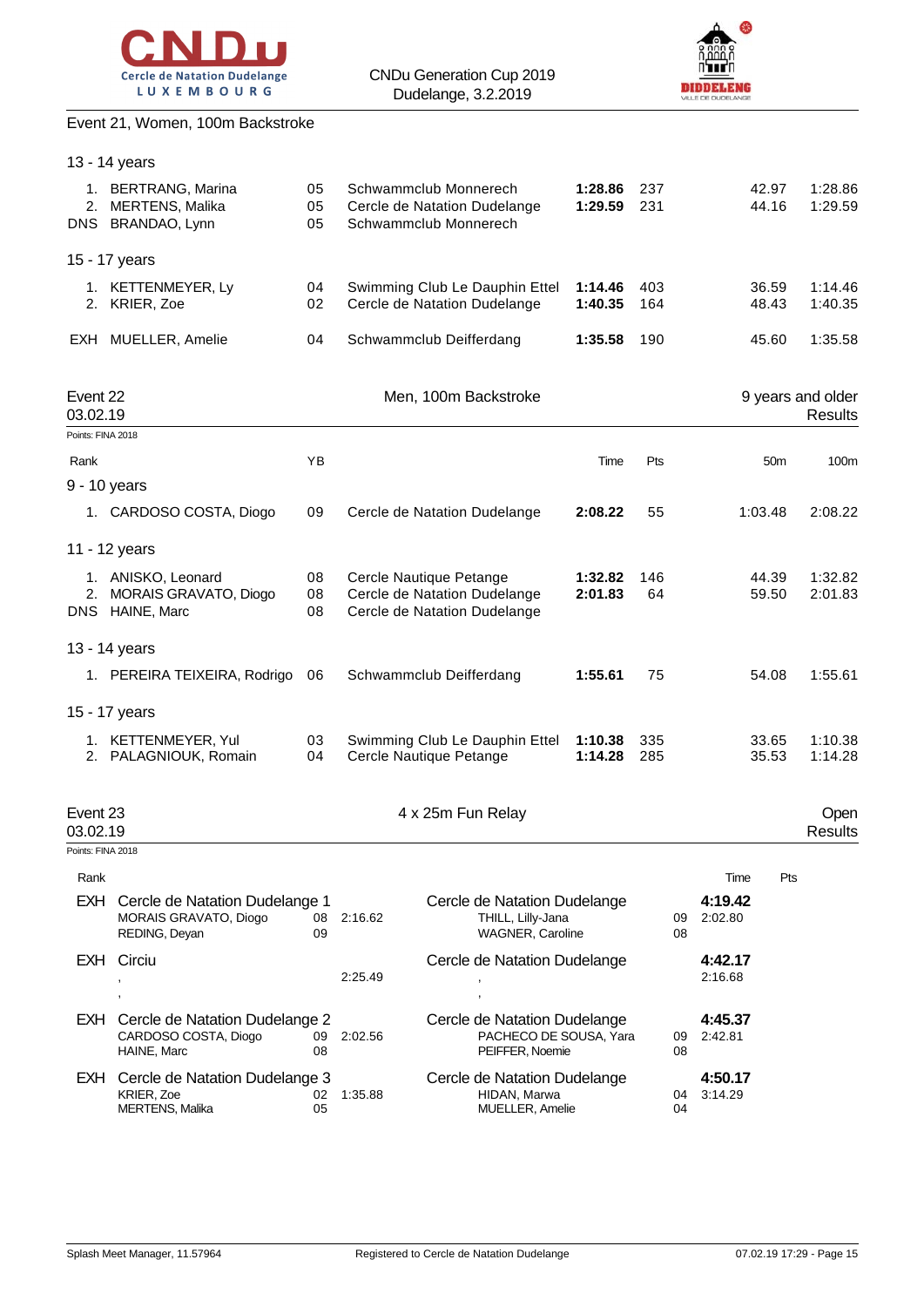



|                      | Event 24<br>03.02.19                                                                         |    | Women, 50m Butterfly                                  | 9 years and older<br>Results |                                           |  |
|----------------------|----------------------------------------------------------------------------------------------|----|-------------------------------------------------------|------------------------------|-------------------------------------------|--|
| Points: FINA 2018    |                                                                                              |    |                                                       |                              |                                           |  |
| Rank                 |                                                                                              | YB |                                                       | Time                         | Pts                                       |  |
|                      | 15 - 17 years                                                                                |    |                                                       |                              |                                           |  |
|                      | 1. WINKEL, Nadine                                                                            | 04 | Schwammclub Deifferdang                               | 41.19                        | 207                                       |  |
|                      | 50 - 54 years                                                                                |    |                                                       |                              |                                           |  |
|                      | 1. BOLY, Anne                                                                                | 66 | Cercle de Natation Dudelange                          | 48.09                        | 130                                       |  |
| Event 25<br>03.02.19 |                                                                                              |    | Men, 50m Butterfly                                    |                              | 9 years and older<br><b>Results</b>       |  |
| Points: FINA 2018    |                                                                                              |    |                                                       |                              |                                           |  |
| Rank                 |                                                                                              | YB |                                                       | Time                         | Pts                                       |  |
|                      | 11 - 12 years                                                                                |    |                                                       |                              |                                           |  |
|                      | 1. SZYBOWSKI, Jakub                                                                          | 07 | Cercle Nautique Petange                               | 44.53                        | 117                                       |  |
|                      | 18 - 24 years                                                                                |    |                                                       |                              |                                           |  |
|                      | 1. RIBEIRO GARCIA, Daniel                                                                    | 99 | Cercle Nautique Petange                               | 31.81                        | 321                                       |  |
|                      | 25 - 29 years                                                                                |    |                                                       |                              |                                           |  |
|                      | 1. FREICHEL, Yann                                                                            | 94 | Cercle Nautique Petange                               | 31.57                        | 329                                       |  |
|                      | 2. MULLER, Luc                                                                               | 90 | Cercle de Natation Dudelange                          | 34.21                        | 258                                       |  |
|                      | 55 - 59 years                                                                                |    |                                                       |                              |                                           |  |
|                      | 1. CHALMER-RASMUSSEN, Olaf                                                                   | 64 | Cercle de Natation Dudelange                          | 42.15                        | 138                                       |  |
| Event 33<br>03.02.19 |                                                                                              |    | 50m - Special Olympics                                |                              | <b>Special Olympics</b><br><b>Results</b> |  |
| Points: FINA 2018    |                                                                                              |    |                                                       |                              |                                           |  |
| Rank                 |                                                                                              | YB |                                                       | Time                         | Pts                                       |  |
| 1.                   | EISCHEN, Laurent                                                                             |    | <b>Special Olympics</b>                               | 54.25<br>58.95               |                                           |  |
| 2.                   | <b>GEORGES, Elise</b><br>3. BUSHAJ, Iglien                                                   |    | <b>Special Olympics</b><br><b>Special Olympics</b>    | 1:05.01                      |                                           |  |
|                      | 4. WERNER, Joy                                                                               |    | <b>Special Olympics</b>                               | 1:16.44                      |                                           |  |
|                      | 5. BECKIUS, Myriam                                                                           |    | <b>Special Olympics</b>                               | 1:16.99                      |                                           |  |
|                      | 6. STREITZ, Lynn                                                                             |    | <b>Special Olympics</b>                               | 1:29.30                      |                                           |  |
| Event 34<br>03.02.19 |                                                                                              |    | 50m - Exhibition Swim                                 |                              | <b>Exhibiton Swimmers</b><br>Results      |  |
| Points: FINA 2018    |                                                                                              |    |                                                       |                              |                                           |  |
| Rank                 |                                                                                              | YB |                                                       | Time                         | Pts                                       |  |
|                      | DSQ REINESCH, Laurent<br>G1 - behaviour at the start not in accordance with the rules (SW 4) | 74 | Schwammclub Deifferdang                               |                              |                                           |  |
| EXH                  | EXH VALENTINI, Jerome<br>GRAVATO, Miguel                                                     | 74 | Schwammclub Monnerech<br>Cercle de Natation Dudelange | 30.54<br>38.08               |                                           |  |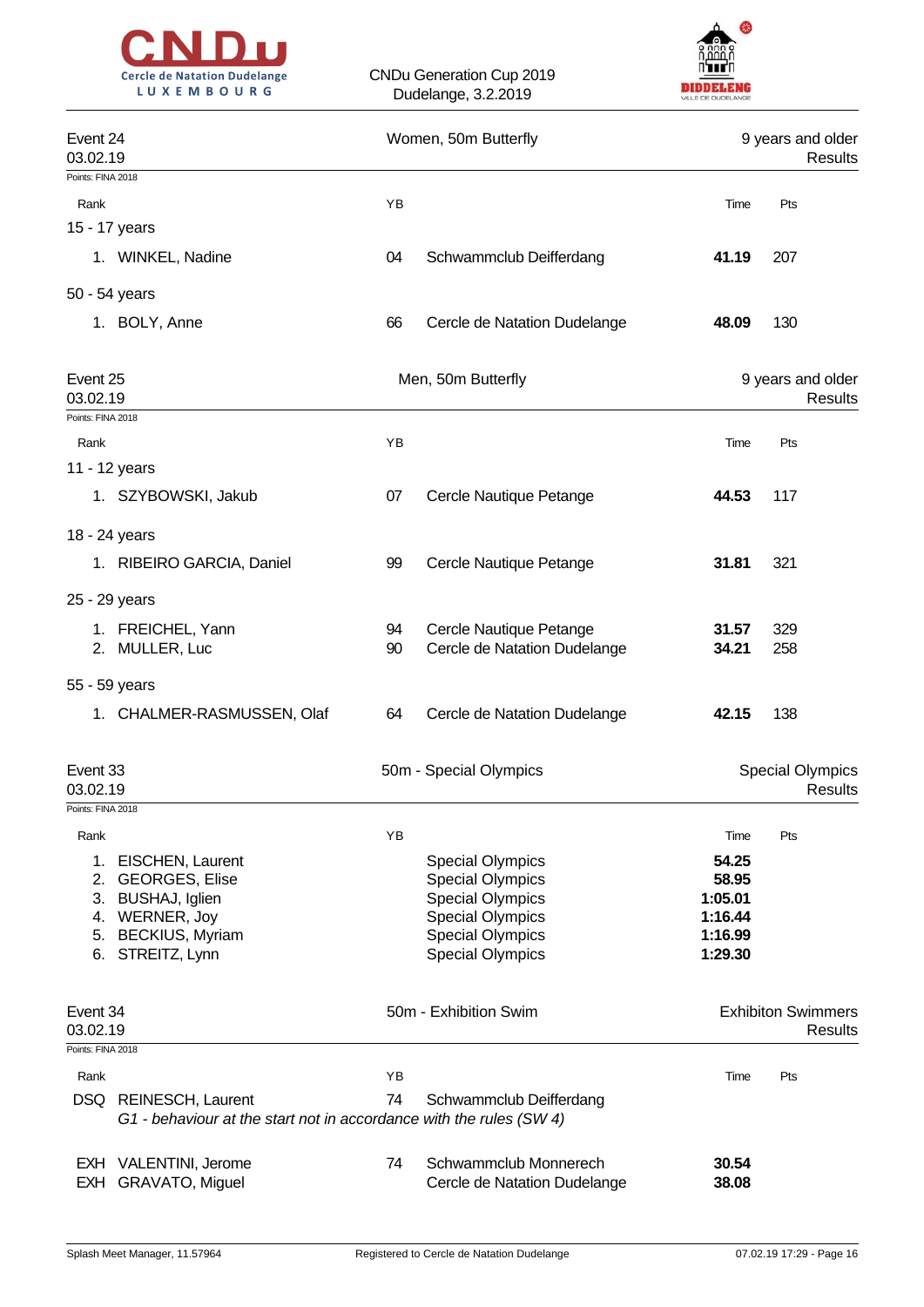



|                      | Event 26<br>03.02.19                                                                    |                      | Women, 50m Freestyle                                                                                                    | 9 years and older<br>Results     |                              |  |
|----------------------|-----------------------------------------------------------------------------------------|----------------------|-------------------------------------------------------------------------------------------------------------------------|----------------------------------|------------------------------|--|
| Points: FINA 2018    |                                                                                         |                      |                                                                                                                         |                                  |                              |  |
| Rank                 |                                                                                         | YB                   |                                                                                                                         | Time                             | Pts                          |  |
| 9 - 10 years         |                                                                                         |                      |                                                                                                                         |                                  |                              |  |
|                      | 1. THILL, Lilly-Jana<br>2. PACHECO DE SOUSA, Yara<br>3. VOLKOVA, Kim Chalmer            | 09<br>09<br>09       | Cercle de Natation Dudelange<br>Cercle de Natation Dudelange<br>Schwammclub Monnerech                                   | 52.59<br>52.83<br>53.04          | 82<br>81<br>80               |  |
|                      | 11 - 12 years                                                                           |                      |                                                                                                                         |                                  |                              |  |
|                      | 1. AVEZ, Paule Audrey<br>2. WAGNER, Caroline<br>3. PEIFFER, Noemie<br>4. RUELLE, Leonie | 08<br>08<br>08<br>08 | Cercle Nautique Petange<br>Cercle de Natation Dudelange<br>Schwammclub Monnerech<br>Cercle de Natation Dudelange        | 36.03<br>39.67<br>43.10<br>58.96 | 257<br>193<br>150<br>58      |  |
|                      | 13 - 14 years                                                                           |                      |                                                                                                                         |                                  |                              |  |
|                      | 1. KETTENMEYER, Yin<br>DNS BRANDAO, Lynn                                                | 06<br>05             | Swimming Club Le Dauphin Ettel<br>Schwammclub Monnerech                                                                 | 33.11                            | 332                          |  |
|                      | 15 - 17 years                                                                           |                      |                                                                                                                         |                                  |                              |  |
|                      | 1. WINKEL, Nadine<br>2. HIDAN, Marwa                                                    | 04<br>04             | Schwammclub Deifferdang<br>Cercle de Natation Dudelange                                                                 | 33.54<br>43.34                   | 319<br>148                   |  |
|                      | 18 - 24 years                                                                           |                      |                                                                                                                         |                                  |                              |  |
|                      | 1. LINDEN, Gwendoline                                                                   | 98                   | Cercle de Natation Dudelange                                                                                            | 43.84                            | 143                          |  |
|                      | EXH MUELLER, Amelie<br>EXH FERNANDES DIAS, Gabriela<br>EXH SCHMIT, Elisa                | 04<br>09<br>09       | Schwammclub Deifferdang<br>Cercle de Natation Dudelange<br>Cercle de Natation Dudelange                                 | 37.61<br>54.08<br>55.41          | 226<br>76<br>70              |  |
| Event 27<br>03.02.19 |                                                                                         |                      | Men, 50m Freestyle                                                                                                      |                                  | 9 years and older<br>Results |  |
| Points: FINA 2018    |                                                                                         |                      |                                                                                                                         |                                  |                              |  |
| Rank                 |                                                                                         | YB                   |                                                                                                                         | Time                             | Pts                          |  |
| 9 - 10 years<br>2.   | 1. REDING, Deyan<br>CARDOSO COSTA, Diogo<br>3. MOLDOVAN, Luca                           | 09<br>09<br>09       | Cercle de Natation Dudelange<br>Cercle de Natation Dudelange<br>Cercle de Natation Dudelange                            | 39.87<br>52.15<br>1:16.06        | 131<br>58<br>18              |  |
|                      | 11 - 12 years                                                                           |                      |                                                                                                                         |                                  |                              |  |
| 2.<br>3.             | 1. ANISKO, Leonard<br>MORAIS GRAVATO, Diogo<br>GORDIEVICH, Timofei<br>DNS HAINE, Marc   | 08<br>08<br>08<br>08 | Cercle Nautique Petange<br>Cercle de Natation Dudelange<br>Cercle de Natation Dudelange<br>Cercle de Natation Dudelange | 36.94<br>45.84<br>1:07.56        | 164<br>86<br>26              |  |
|                      | 13 - 14 years                                                                           |                      |                                                                                                                         |                                  |                              |  |
|                      | 1. BADZIUK FERNANDES, Leonid Daniel 06<br>2. PEREIRA TEIXEIRA, Rodrigo                  | 06                   | Cercle Nautique Petange<br>Schwammclub Deifferdang                                                                      | 39.16<br>39.54                   | 138<br>134                   |  |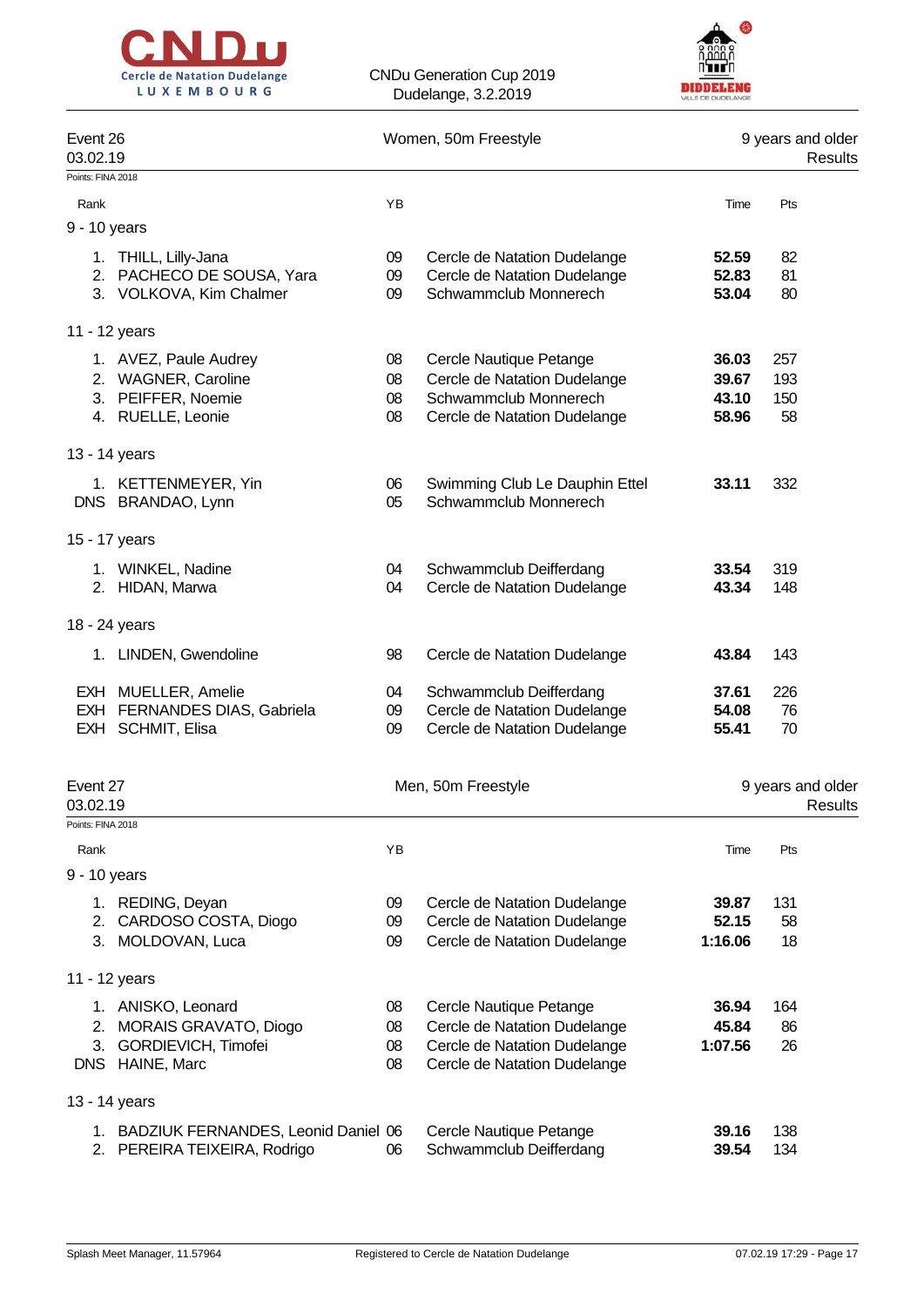



#### Event 27, Men, 50m Freestyle

15 - 17 years

|                      | 1. KETTENMEYER, Yul<br>2. PALAGNIOUK, Romain                                                                                                             |                | Swimming Club Le Dauphin Ettel<br>03<br>Cercle Nautique Petange<br>04 |                                                                                  |                    | 26.31<br>28.95 | 456<br>342 |                    |                              |
|----------------------|----------------------------------------------------------------------------------------------------------------------------------------------------------|----------------|-----------------------------------------------------------------------|----------------------------------------------------------------------------------|--------------------|----------------|------------|--------------------|------------------------------|
|                      | 18 - 24 years                                                                                                                                            |                |                                                                       |                                                                                  |                    |                |            |                    |                              |
|                      | 1. RIBEIRO GARCIA, Daniel                                                                                                                                |                | 99                                                                    | Cercle Nautique Petange                                                          |                    |                | 28.47      | 360                |                              |
|                      | 25 - 29 years                                                                                                                                            |                |                                                                       |                                                                                  |                    |                |            |                    |                              |
|                      | 1. FREICHEL, Yann                                                                                                                                        |                | 94                                                                    | Cercle Nautique Petange                                                          |                    |                | 27.68      | 392                |                              |
|                      | 55 - 59 years                                                                                                                                            |                |                                                                       |                                                                                  |                    |                |            |                    |                              |
|                      | 1. JOVET, Andre                                                                                                                                          |                | 63                                                                    | Swimming Luxembourg                                                              |                    |                | 29.31      | 330                |                              |
|                      | 60 - 64 years                                                                                                                                            |                |                                                                       |                                                                                  |                    |                |            |                    |                              |
|                      | 1. TORKELUND, Robert                                                                                                                                     |                | 59                                                                    | Cercle Nautique Petange                                                          |                    |                | 29.42      | 326                |                              |
| Event 28<br>03.02.19 |                                                                                                                                                          |                |                                                                       | Women, 100m Medley                                                               |                    |                |            |                    | 9 years and older<br>Results |
|                      | Points: FINA 2018                                                                                                                                        |                |                                                                       |                                                                                  |                    |                |            |                    |                              |
| Rank                 | 9 - 10 years                                                                                                                                             | YB             |                                                                       |                                                                                  | Time               | Pts            |            | 50 <sub>m</sub>    | 100 <sub>m</sub>             |
|                      | 1. THILL, Lilly-Jana<br>2. PACHECO DE SOUSA, Yara                                                                                                        | 09<br>09       |                                                                       | Cercle de Natation Dudelange<br>Cercle de Natation Dudelange                     | 2:14.85<br>2:29.27 | 73<br>54       |            | 1:04.88<br>1:13.49 | 2:14.85<br>2:29.27           |
|                      | 11 - 12 years                                                                                                                                            |                |                                                                       |                                                                                  |                    |                |            |                    |                              |
|                      | 1. WAGNER, Caroline<br>2. PEIFFER, Noemie<br>DNS AVEZ, Paule Audrey                                                                                      | 08<br>08<br>08 |                                                                       | Cercle de Natation Dudelange<br>Schwammclub Monnerech<br>Cercle Nautique Petange | 1:42.08<br>1:49.26 | 169<br>138     |            | 49.09<br>52.30     | 1:42.08<br>1:49.26           |
|                      | 13 - 14 years                                                                                                                                            |                |                                                                       |                                                                                  |                    |                |            |                    |                              |
|                      | 1. BERTRANG, Marina<br>2. MERTENS, Malika                                                                                                                | 05<br>05       |                                                                       | Schwammclub Monnerech<br>Cercle de Natation Dudelange                            | 1:29.20<br>1:29.94 | 254<br>248     |            | 41.31<br>42.36     | 1:29.20<br>1:29.94           |
|                      | 15 - 17 years                                                                                                                                            |                |                                                                       |                                                                                  |                    |                |            |                    |                              |
|                      | 1. KETTENMEYER, Ly<br>DSQ KRIER, Zoe<br>M2 - section was not finished in accordance with the rule which applies to the stroke concerned (SW 9.3) (Time:) | 04<br>02       |                                                                       | Swimming Club Le Dauphin Ettel 1:15.88 413<br>Cercle de Natation Dudelange       |                    |                |            | 35.31              | 1:15.88                      |
|                      |                                                                                                                                                          |                |                                                                       |                                                                                  |                    |                |            |                    |                              |
|                      | 40 - 44 years<br>1. KETTENMEYER-REULAND, C:78le Swimming Club Le Dauphin Ettel 1:13.72                                                                   |                |                                                                       |                                                                                  |                    | 450            |            | 34.89              | 1:13.72                      |
|                      | 50 - 54 years                                                                                                                                            |                |                                                                       |                                                                                  |                    |                |            |                    |                              |
|                      | 1. FLAMMANG-WAGENER, M.                                                                                                                                  | 65             |                                                                       | Cercle de Natation Dudelange                                                     | 2:20.08            | 65             |            | 1:18.07            | 2:20.08                      |
|                      | EXH MUELLER, Amelie                                                                                                                                      | 04             |                                                                       | Schwammclub Deifferdang                                                          | 1:36.83            | 198            |            | 43.65              | 1:36.83                      |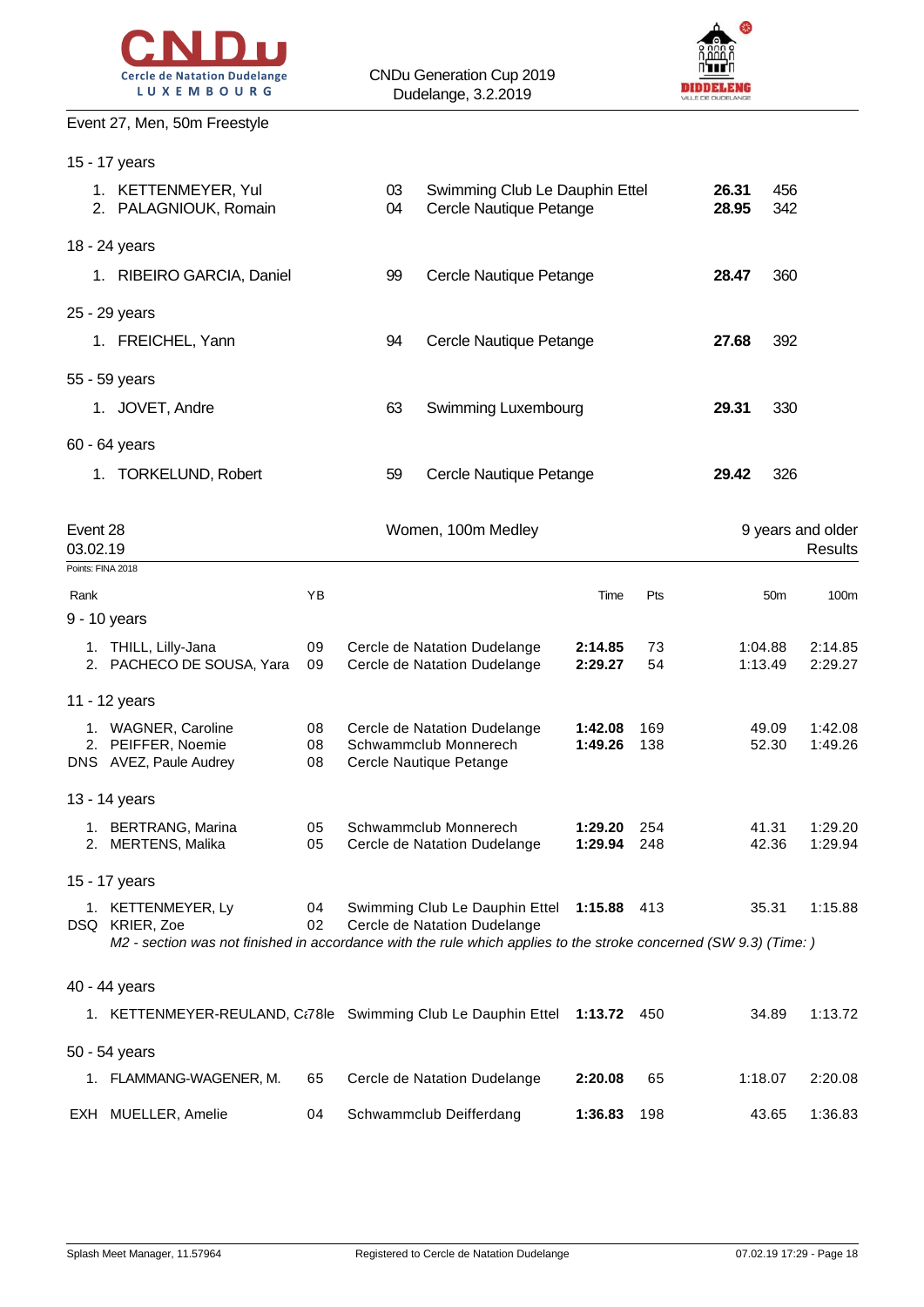



| Event 29<br>03.02.19     |                                                                                                             |          |                         |                         | Men, 100m Medley                                             |                    |           |         |                 | 9 years and older<br>Results |
|--------------------------|-------------------------------------------------------------------------------------------------------------|----------|-------------------------|-------------------------|--------------------------------------------------------------|--------------------|-----------|---------|-----------------|------------------------------|
| Points: FINA 2018        |                                                                                                             |          |                         |                         |                                                              |                    |           |         |                 |                              |
| Rank                     |                                                                                                             | YB       |                         |                         |                                                              | Time               | Pts       |         | 50 <sub>m</sub> | 100m                         |
| 9 - 10 years             |                                                                                                             |          |                         |                         |                                                              |                    |           |         |                 |                              |
|                          | 1. REDING, Deyan<br>2. CARDOSO COSTA, Diogo                                                                 | 09<br>09 |                         |                         | Cercle de Natation Dudelange<br>Cercle de Natation Dudelange | 1:41.71<br>2:15.27 | 120<br>51 | 1:07.82 | 46.99           | 1:41.71<br>2:15.27           |
| 11 - 12 years            |                                                                                                             |          |                         |                         |                                                              |                    |           |         |                 |                              |
|                          | 1. MORAIS GRAVATO, Diogo<br>DNS HAINE, Marc                                                                 | 08<br>08 |                         |                         | Cercle de Natation Dudelange<br>Cercle de Natation Dudelange | 2:03.97            | 66        | 1:03.24 |                 | 2:03.97                      |
| 13 - 14 years            |                                                                                                             |          |                         |                         |                                                              |                    |           |         |                 |                              |
|                          | DNS AGOSTINO, Diego                                                                                         | 06       | Cercle Nautique Petange |                         |                                                              |                    |           |         |                 |                              |
| 15 - 17 years            |                                                                                                             |          |                         |                         |                                                              |                    |           |         |                 |                              |
|                          | 1. KETTENMEYER, Yul<br>DSQ PALAGNIOUK, Romain<br>G2 - Starting before the starting signal (SW 4.4) (Time: ) | 03<br>04 | Cercle Nautique Petange |                         | Swimming Club Le Dauphin Ettel                               | 1:09.33            | 381       |         | 32.11           | 1:09.33                      |
| 25 - 29 years            |                                                                                                             |          |                         |                         |                                                              |                    |           |         |                 |                              |
|                          | 1. MULLER, Luc                                                                                              | 90       |                         |                         | Cercle de Natation Dudelange                                 | 1:16.16            | 288       |         | 36.27           | 1:16.16                      |
| 45 - 49 years            |                                                                                                             |          |                         |                         |                                                              |                    |           |         |                 |                              |
|                          | 1. REINESCH, Laurent                                                                                        | 74       | Schwammclub Deifferdang |                         |                                                              | 1:26.17            | 198       |         | 43.38           | 1:26.17                      |
| 55 - 59 years            |                                                                                                             |          |                         |                         |                                                              |                    |           |         |                 |                              |
|                          | DNS CHALMER-RASMUSSEN, Olaf 64                                                                              |          |                         |                         | Cercle de Natation Dudelange                                 |                    |           |         |                 |                              |
| Event 30<br>03.02.19     |                                                                                                             |          |                         |                         | 3 x 50m Family Relay                                         |                    |           |         |                 | Open<br>Results              |
| Points: FINA 2018        |                                                                                                             |          |                         |                         |                                                              |                    |           |         |                 |                              |
| Rank                     |                                                                                                             |          |                         |                         |                                                              |                    |           | Time    | Pts             |                              |
|                          | DSQ Zanaroli<br>G11 - did not finish the distance (SW 10.2)                                                 |          |                         |                         | Cercle de Natation Dudelange                                 |                    |           |         |                 |                              |
|                          |                                                                                                             |          |                         | 1:17.58<br>1:48.81      |                                                              |                    |           |         |                 |                              |
| DNS.                     | Stenzel                                                                                                     |          |                         |                         | Cercle de Natation Dudelange                                 |                    |           |         |                 |                              |
| <b>DNS</b><br><b>DNS</b> | Moldovan<br>Wirion                                                                                          |          |                         |                         | Cercle de Natation Dudelange<br>Cercle de Natation Dudelange |                    |           |         |                 |                              |
|                          | DNS Schmit                                                                                                  |          |                         |                         | Cercle de Natation Dudelange                                 |                    |           |         |                 |                              |
|                          | EXH Calmes                                                                                                  |          |                         | 30.53<br>35.35          | Schwammclub Monnerech                                        |                    |           | 1:36.75 | 30.87           |                              |
|                          | EXH Reinesch                                                                                                |          |                         | 31.81                   | Schwammclub Deifferdang<br>$\overline{\phantom{a}}$          |                    |           | 1:42.23 | 32.50           |                              |
|                          | EXH Reding                                                                                                  |          |                         | 37.92<br>31.87<br>42.58 | Cercle de Natation Dudelange                                 |                    |           | 1:55.07 | 40.62           |                              |